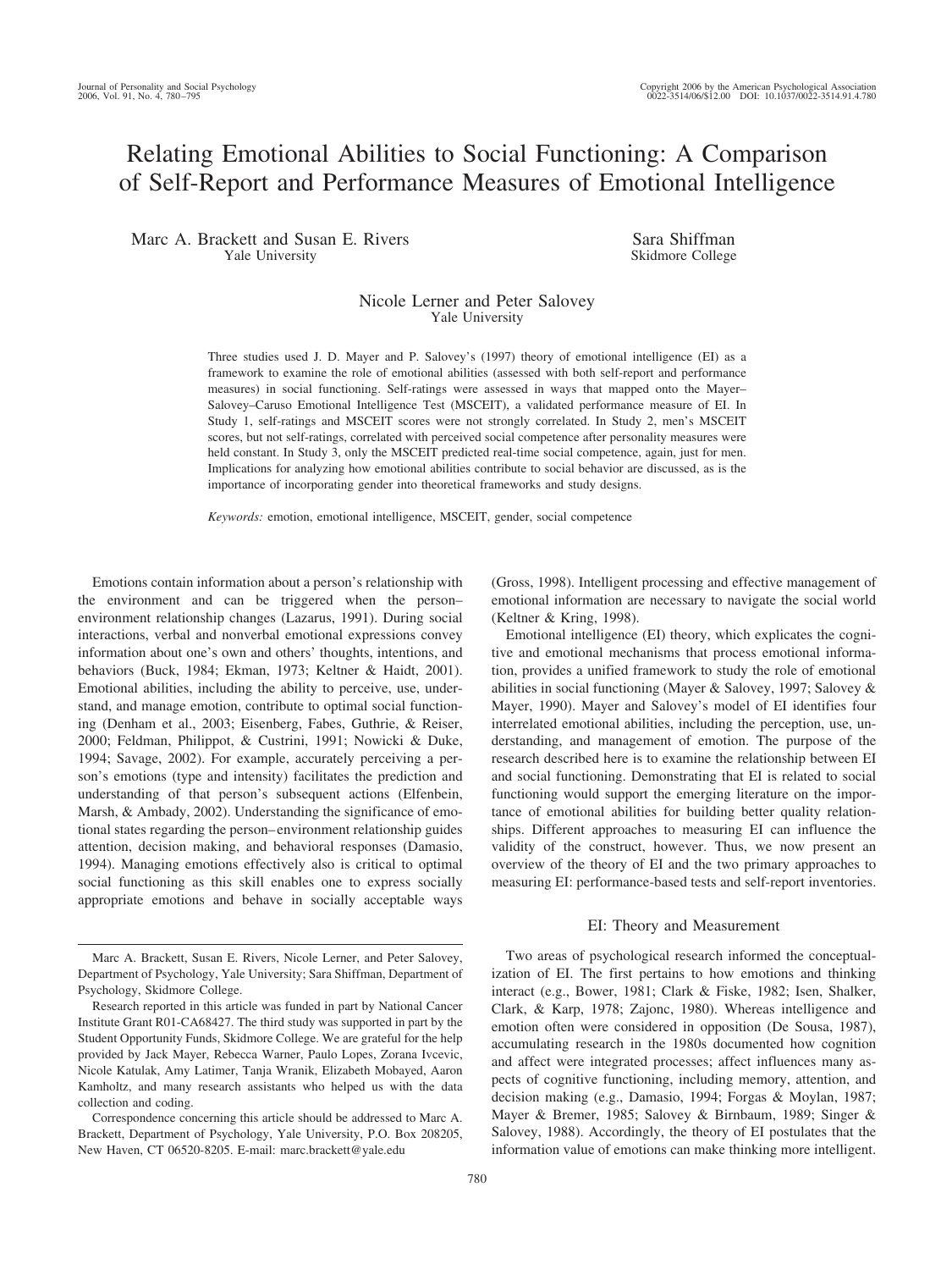EI theory also was developed as the concept of intelligence was broadening to include an array of mental abilities, including social, practical, and personal intelligence, rather than merely a monolithic *g* (e.g., Cantor & Kihlstrom, 1987; Gardner, 1983; Sternberg, 1985). Specific intelligences often are distinguished according to the kinds of information on which they operate (J. B. Carroll, 1993; Wechsler, 1997). EI operates on "hot" cognitions or information processing that involves matters of personal and emotional importance to individuals and their relationships (Abelson, 1963; Zajonc, 1980; see also Mayer & Mitchell, 1998). EI is distinguishable from other mental skills, such as verbal–propositional intelligence, which operates primarily on "cold" cognitive processes. EI also is conceptually and empirically distinct from temperament and personality traits, such as neuroticism (see Mayer, Salovey, & Caruso, 2004; Salovey & Mayer, 1990). Whereas neuroticism involves individual differences in thresholds of emotional reaction, latency, intensity, and recovery time (Rothbart, 1989) as well as the ease with which emotions are activated or aroused (Eisenberg et al., 1995), EI involves the accurate processing of emotionrelevant information (e.g., facial expressions) and the ability to use emotions in reasoning in order to solve problems. By way of example, an individual may be predisposed to a certain level of emotional reactivity and intensity, but emotion management skills determine how the person's emotions are dealt with once activated.

The four emotional abilities constituting the EI model are arranged such that the more basic psychological processes (i.e., perceiving emotions) are at the foundation, and more advanced processes (i.e., reflective regulation of emotion) are at the top of the model and are thought, to some extent, to be dependent on the lower level abilities. Within each dimension, there is a developmental progression of skills from the more basic to the more sophisticated (see Mayer & Salovey, 1997). Abilities within each dimension also are expected to develop with experience and age. The theory specifies that the four abilities contribute to the higher order construct of EI (Mayer & Salovey, 1997), which has been supported empirically (Mayer, Salovey, Caruso, & Sitarenios, 2003). Below is a brief description of the four EI abilities; more detailed information is available elsewhere (Brackett & Salovey, 2004; Mayer & Salovey, 1997; Rivers, Brackett, Salovey, & Mayer, in press).

*Perceiving emotion* pertains to the ability to identify emotions in oneself and others, as well as in other stimuli, including voices, stories, music, and works of art (e.g., Ekman & Friesen, 1975; Nowicki & Mitchell, 1998; Scherer, Banse, & Wallbott, 2001). *Using emotion* involves the ability to harness feelings that assist in certain cognitive enterprises, such as reasoning, problem solving, decision making, and interpersonal communication. Emotions can create diverse mental sets that prove more or less tuned to various kinds of reasoning tasks (e.g., Isen, 1987; Palfai & Salovey, 1993; Schwarz, 1990; Schwarz & Clore, 1996). *Understanding emotion* involves language and propositional thought that reflect the capacity to analyze emotions. This skill includes an understanding of the emotional lexicon; the manner in which emotions combine, progress, transition from one to the other; and the outcomes of emotional experiences (e.g., Frijda, 1988; Lane, Quinlan, Schwartz, Walker, & Zeitlin, 1990). *Managing emotion* pertains to the ability to reduce, enhance, or modify an emotional response in oneself and others, as well as the ability to experience a range of emotions while also making decisions about the appropriateness or usefulness of the emotion in a given situation (e.g., Eisenberg et al., 2000; Gross, 1998).

Currently, there are two distinct types of EI theories and measurement tools. Mayer, Salovey, and Caruso (2000) distinguished the *ability* model described above from *mixed* models. Ability models conceptualize EI as a set of mental skills that can be assessed with performance tests. The first comprehensive performance test of EI was the Multifactor Emotional Intelligence Scale (Mayer, Caruso, & Salovey, 1999), which led to a briefer test, the Mayer–Salovey–Caruso Emotional Intelligence Test (MSCEIT, Version 2.0; Mayer, Salovey, & Caruso, 2002a). As a performance test, the MSCEIT assesses the ability to manage emotions, for example, with vignettes describing particular emotional problems, asking participants to rate a number of possible actions on a scale ranging from *very ineffective* to *very effective*. Responses are evaluated through a comparison of responses made by either experts or a normative sample.

Mixed models, in contrast, are based primarily on popular depictions of EI (Goleman, 1995, 1998) and include three classes of constructs: perceived emotional (and other) abilities, competencies, and personality traits. For instance, Bar-On (1997) included the perceived ability to handle relationships and traits such as optimism in his model of EI. Proponents of this mixed approach, sometimes called the *personality* or *trait* approach, generally use self-report inventories to measure EI (Bar-On, 1997; Boyatzis, Goleman, & Rhee, 2000; Petrides & Furnham, 2003; Schutte et al., 1998). Two of the most widely used self-report inventories, the Emotion Quotient Inventory (Bar-On, 1997) and the Self-Report EI Test (Schutte et al., 1998), are strongly associated with indices of well-being, neuroticism, and depression  $(rs = 1.50 \text{ to } .70);$ Bar-On, 1997, 2000; Brackett & Mayer, 2003; Dawda & Hart, 2000; Newsome, Day, & Catano, 2000; Parker, Taylor, & Bagby, 2001). The associations of the MSCEIT to the Emotion Quotient Inventory and the Self-Report EI Test are rather low ( $r s \le .22$ ; Brackett & Mayer, 2003; David, 2005), indicating that self-report measures based on popularizations of EI and performance measures based on Mayer and Salovey's (1997) EI theory yield different information about the same person.

Evidence is accumulating that the MSCEIT has a factor structure congruent with the theory on which it is based; it also is reliable, distinct from established measures of personality, and not especially susceptible to response distortion (Barchard, 2001; Brackett & Mayer, 2003; S. A. Carroll & Day, 2004; Lopes, Salovey, & Straus, 2003; Lumley, Gustavson, Patridge, & Labouvie-Vief, 2005; Mayer et al., 2003). The MSCEIT also is incrementally valid in the prediction of better quality relationships among romantic partners (Brackett, Warner, & Bosco, 2005) and friends (Lopes et al., 2003, 2004); lower levels of drug and alcohol consumption and deviant behaviors among men (Brackett, Mayer, & Warner, 2004); important workplace outcomes, including stress management and leadership potential (Janovics & Christiansen, 2002; Lopes, Grewal, Kadis, Gall, & Salovey, in press); and lower levels of anxiety and depression (David, 2005; see Mayer et al., 2004, for a review).

The goal of the studies presented here was to use theoretically derived self-report and performance measures of EI to examine the role of emotional abilities in the social behaviors expected to influence the quality of relationships. This relationship has yet to be examined because (a) reliable and valid performance measures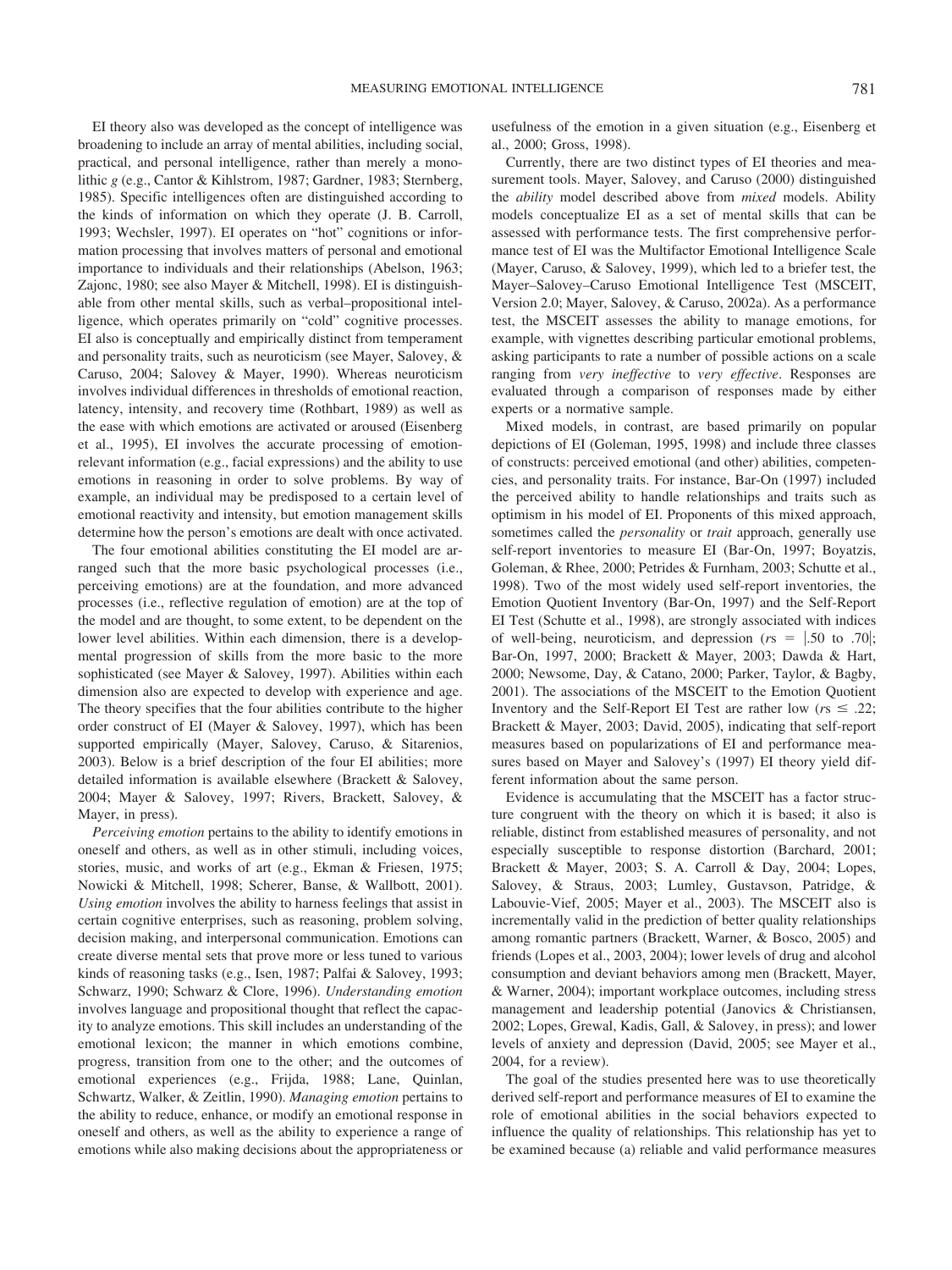of EI have emerged only recently, and (b) there has been a lack of content-valid self-report EI measures. If valid, a theoretically derived self-report measure would make it possible to examine whether (a) EI can be detected with a self-report measure and (b) the relationship between self-report and performance measures of EI operate in a similar fashion to cognitive intelligence (e.g., Dunning, Johnson, Ehrlinger, & Kruger, 2003). Past research on EI has used self-report measures that have little to do with formal definitions of emotion and intelligence; consequently, these measures fail to conceptually and empirically map onto EI theory. Thus, we measured self-rated EI in ways that mapped onto a theoretically derived performance test of EI, the MSCEIT.

### Overview of the Studies

Three studies used Mayer and Salovey's (1997) theory of EI as a framework to examine the role of emotional abilities in social functioning. As with any psychological construct, knowledge about EI is limited by our ability to operationally define it and validly measure it. In Study 1, we examined the relationship between self-rated and performance measures of EI. We then examined whether the EI measures were incrementally valid in the prediction of social behaviors, including perceived social competence (Study 2) and observable behaviors in a social encounter (Study 3).

Because gender differences exist on many emotional abilities, we conducted all analyses separately for men and women. Women, for example, tend to outperform men on a variety of performance measures of emotional abilities (L. R. Brody & Hall, 1993, 2000), including the MSCEIT (Brackett & Mayer, 2003), perhaps because, as Fivush and colleagues have shown, parents tend to talk about emotions more with their daughters than with their sons (e.g., Adams, Kuebli, Boyle, & Fivush, 1995; Fivush, 1991, 1998; Fivush, Brotman, Buckner, & Goodman, 2000). There also is evidence for the presence of gender differences in the relationship between emotional abilities and relevant outcomes. Eisenberg et al. (1995) reported that emotion regulation was related to social functioning for boys but not for girls, and Brackett et al. (2004) reported that MSCEIT scores predicted social deviance (drug and alcohol use, aggressive acts) for men but not for women. In contrast, Custrini and Feldman (1989) showed that the ability to decode and encode emotions contributed to social competence for girls but not boys. There are few theoretical explanations for these differences offered in the literature. Shields (2002) suggested that behaviors often are interpreted on the basis of the gender of the actor. Indeed, Bacon and Ashmore (1985) found that parents categorize children's social behaviors differently depending on the gender of the child. Thus, social functioning may be defined differently for men and women and for boys and girls. To account for this, in Studies 2 and 3, we selected assessments of social functioning that were expected to be less susceptible to gender differences in both occurrence and interpretation. For example, in Study 2, we selected responses to positive and negative events in close friend relationships as outcomes because men and women typically respond similarly when attempting to achieve comparable goals (Gable, Reis, Impett, & Asher, 2004; Rusbult, 1993).

## Study 1

The purpose of Study 1 was to examine the relationship between self-rated and performance measures of EI by using instruments that tapped the same theoretical dimensions of EI. Because there are no self-report measures that map onto Mayer and Salovey's (1997) model of EI and the MSCEIT, we developed the Self-Rated Emotional Intelligence Scale (SREIS). As a second assessment of self-rated EI, we also asked participants to estimate their performance on the MSCEIT.

Previous work has demonstrated that performance and selfreport measures of mental abilities, such as verbal–propositional intelligence, are related only modestly (e.g., Paulhus, Lysy, & Yik, 1998). Because daily life provides little explicit feedback in the domain of human emotions, we predicted that the association between EI measures is weaker than the association between verbal ability measures, which we also collected. College students, for instance, may have some indication of their overall verbal ability because they receive feedback, such as their SAT scores and school performance; however, until the recent advent of social and emotional learning programs in schools and the workplace, few institutions have devoted time to developing, assessing, and thus providing feedback on emotional skills (Ciarrochi, Forgas, & Mayer, 2006).

The first two hypotheses guiding Study 1 were as follows:

- 1. Self-rated and performance tests of EI are weakly related.
- 2. Participants are more accurate at estimating their verbal intelligence than their EI.

As noted above, gender differences in emotional abilities are reported in the literature; therefore, we expected to see gender differences in EI. Hence, the final hypothesis was as follows:

3. MSCEIT scores are higher for women than men.

#### *Method*

#### *Participants*

Two hundred ninety-one undergraduates (65% female) at a state university participated for partial completion of a course requirement. Participants were primarily White, single, and heterosexual and ranged in age from 17 years to 29 years  $(M = 18.9, SD = 1.26)$ . The majority of participants (72%) were in their 1st year at the university.

#### *EI Measures*

*MSCEIT.* The MSCEIT, Version 2.0 (Mayer et al., 2002a), is a performance measure of EI that assesses how well people solve emotion-laden problems across four domains, including the perception, use, understanding, and management of emotions. The test contains 141 items that are divided among eight tasks (two for each of the four theoretical domains).

The MSCEIT measures Perceiving Emotions by asking respondents to identify the emotions expressed in photographs of people's faces (Faces) as well as the feelings suggested by artistic designs and landscapes (Pictures). Use of Emotion to Facilitate Thought is measured by two tasks that assess the ability to (a) describe emotional sensations in a cross-modality matching task involving nonfeeling vocabulary (Sensations) and (b) identify the feelings that might facilitate or interfere with the successful performance of various cognitive and behavioral tasks (Facilitation). Understanding Emo-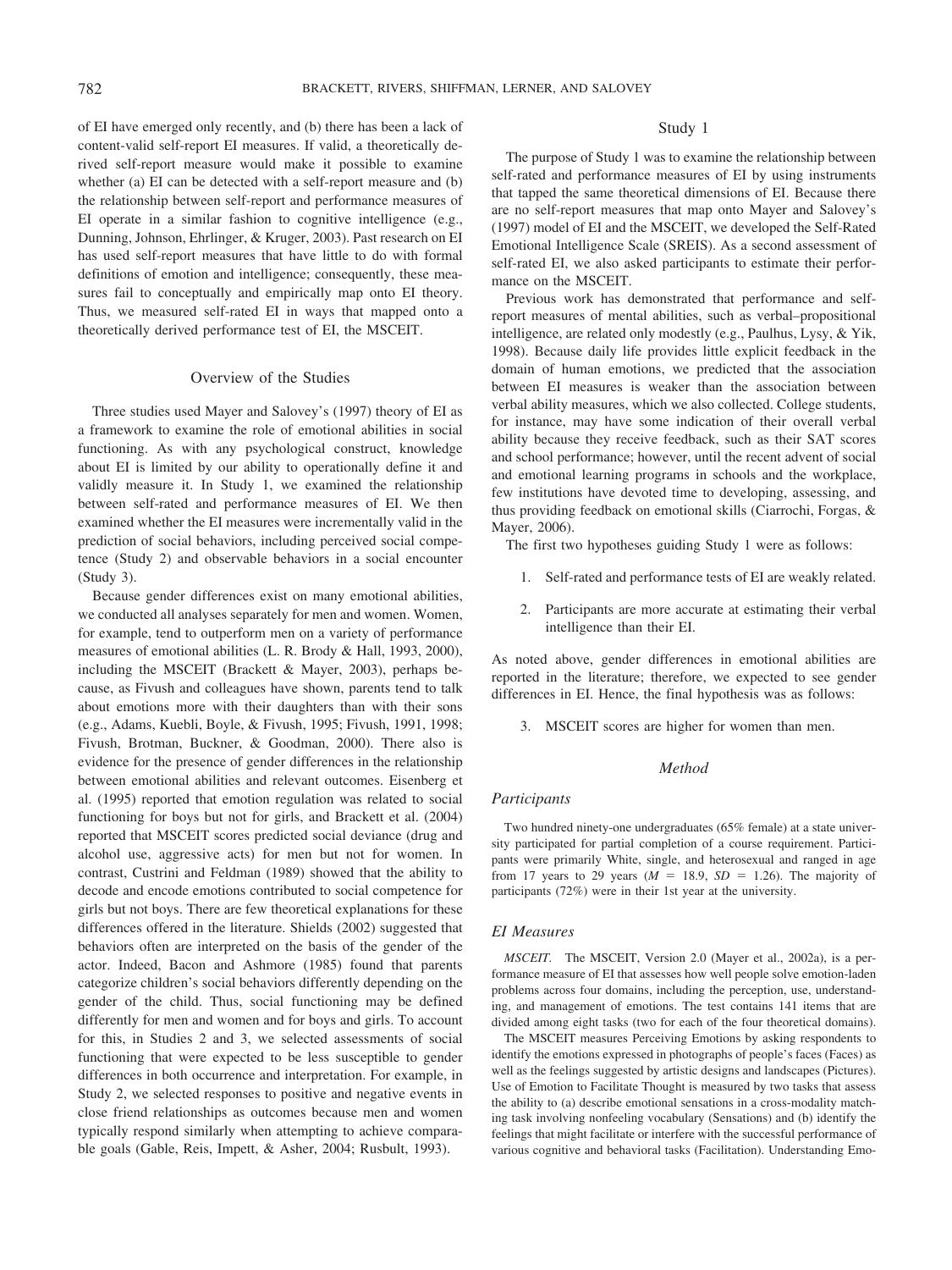tions is measured by two tests that pertain to a person's ability to analyze blended or complex emotions (Blends) and to understand how emotional reactions change over time or how they follow one another (Changes). Finally, Managing Emotions is measured by two tasks pertaining to the ability to manage one's own emotions (Emotion Management) and the emotions of others (Social Management).

The MSCEIT is scored with both consensus and expert scoring methods, which tend to converge  $(r > .90;$  Mayer et al., 2003). In consensus scoring, respondents are given credit for correct answers to the extent that their answers match those provided by the normative sample (over 5,000 heterogeneous individuals). Expert scoring relies on emotions experts (researchers) to indicate what they believe are the correct answers. Similar to consensus scoring, respondents receive credit for correct answers to the extent that they match those of the experts.

The test publisher provides five scores, one for each domain, as well as a total EI score. Because consensus and expert scores were highly correlated,  $r(290) = .94$ , and there were no significant differences in correlations between consensus and expert scores and the criteria in the studies reported here, we arbitrarily used consensus scores. Also, in all three studies, we report analyses using the total MSCEIT score because of our focus on EI as an overall construct and not the individual abilities that comprise EI.<sup>1</sup> Two criteria confirmed the decision to use the total score: (a) Confirmatory factor analysis of the MSCEIT supports the one-factor model (Mayer et al., 2003); and (b) in the present study, the part–whole correlations between the four dimension scores and the total MSCEIT score were high and statistically significant,  $r s(287) = .65$  to .78. The split-half reliability coefficient for the total score was .94. For more information on the psychometric properties of the MSCEIT, see Mayer, Salovey, and Caruso (2002b; Mayer et al., 2003).

*SREIS.* The SREIS was developed to map onto the emotional abilities measured by the MSCEIT. To develop the SREIS, we first examined and amended items from relevant scales, such as the Trait Meta-Mood Scale (Salovey, Mayer, Goldman, Turvey, & Palfai, 1995), and the self-report measure of EI by Schutte et al. (1998). For example, we used the item "By looking at their facial expressions, I recognize the emotions people are experiencing" from the Trait Meta-Mood Scale because it mapped onto the perception of emotion domain on the MSCEIT. We wrote additional items to cover all four EI domains adequately.

Before administering the SREIS, 10 graduate students familiar with Mayer and Salovey's (1997) model of EI rated the content validity of each item. Items for which there was less than 75% agreement were dropped, yielding a total of 34 items. The final scale included 9 items for Perceiving Emotions (e.g., "I can tell how people are feeling by listening to the tone of their voice"), 8 items for Using Emotions (e.g., "I can access my emotions/feelings in order to help me improve my problem solving abilities"), 8 items for Understanding Emotions (e.g., "It's hard for me to describe my feelings" [reverse scored]), and 9 items for Managing Emotions (e.g., "I have difficulty managing my emotions" [reverse scored]). Participants rated each item on a response scale ranging from 1 (*disagree strongly*) to 5 (*agree strongly*).

A preliminary factor analysis (principal axis with oblique rotation) of the 34-item scale suggested that our hypothesized four-factor solution was optimal. However, 6 items had factor loadings on unintended factors, and 3 items had loadings below  $|.30|$ . These items were dropped, and the remaining 25 items were factor analyzed again. Items with factor loadings above  $|.35|$  on the pattern matrix were retained. Six items comprised each of the scales for the Perceiving, Using, and Managing Emotions domains, and 4 items comprised the Understanding Emotions domain. Because our primary interest was on the EI construct overall, we computed a total EI score by averaging across the scales. The part–whole correlations between the four dimension scores and the total SREIS score were high and statistically significant,  $r s(287) = .57$  to .78, and the full scale was reliable  $(\alpha = .84)$ .

*Estimated performance tasks.* Participants estimated their performance on the MSCEIT both prior to and after completing the test. They estimated how well they would perform (or did perform) relative to all other students, all other male students, and all other female students at their university. For example, for the Understanding Emotions domain, participants responded to the question "I think I would perform [did perform] better than \_\_\_\_% of all other male students at the university on a test that measured my understanding of emotion concepts and the complexity of emotion" on an 11-point scale spaced in intervals of 10 (0%–100%).

The estimates within each EI domain across the three comparisons correlated highly for both the pre- and postestimates ( $r$ s = .66 to .89,  $ps$  < .001). Thus, we created two total scores (pre- and postestimates of EI performance) by averaging responses across domains and comparison groups separately for both the pre- and postestimates. Both of these scales were highly reliable ( $\alpha s > .82$ ).

#### *Verbal Intelligence Measures*

*Verbal SAT.* Verbal SAT scores were used as a proxy measure of verbal intelligence. We obtained consent to access the participants'  $(n =$ 228) scores from the university registrar.

*Self-rated verbal intelligence.* A 10-item self-report scale ( $\alpha$  = .83) measured self-rated verbal intelligence (Paulhus et al., 1998). Participants responded to each item (e.g., "I have a good vocabulary") on a response scale ranging from 1 (*very inaccurate*) to 5 (*very accurate*).

*Estimated performance task.* As with EI, participants compared themselves with their peers on their verbal intelligence. Participants indicated the extent to which their verbal SAT scores were better than all college students (in general), all students at their university, all other female students at their university, and all other male students at their university. For example, they responded to the question "I think my verbal SAT scores are better than \_\_\_\_% of all other male students at this university" on an 11-point scale spaced in intervals of 10 (0%–100%). Performance ratings for all four comparisons were correlated highly ( $rs = .81$  to .92,  $ps <$ .001); thus, a total score was computed, which was highly reliable ( $\alpha$  = .96).

#### *Procedure*

All data were collected in one 75-min session. Participants completed the self-administered measures in groups of 25 to 50 in the following order: the self-rated EI and verbal intelligence measures, MSCEIT, post-MSCEIT estimate of performance, and demographics. Verbal SAT scores were collected from the college registrar after data collection.

#### *Results*

#### *Descriptive Statistics and Gender Differences*

Data were screened carefully for outliers and missing values. Four participants with extremely low MSCEIT total scores  $(< 59)$ were dropped from all analyses. Descriptive statistics on the four EI measures are reported in Table 1. MSCEIT scores were comparable to other samples in the literature (Brackett et al., 2004; Mayer et al., 2002b). Mean scores on the SREIS were significantly above the midpoint on the 5-point scale, indicating that participants agreed that they possessed higher than average EI,  $t(286)$  = 18.79,  $p < .001$ . Mean scores on the estimated performance tasks also were significantly above the midpoint: preestimate,  $t(285)$  = 14.72; postestimate,  $t(285) = 11.88$ ;  $ps < .001$ . Participants, on

<sup>1</sup> Domain-level findings are available from Marc A. Brackett.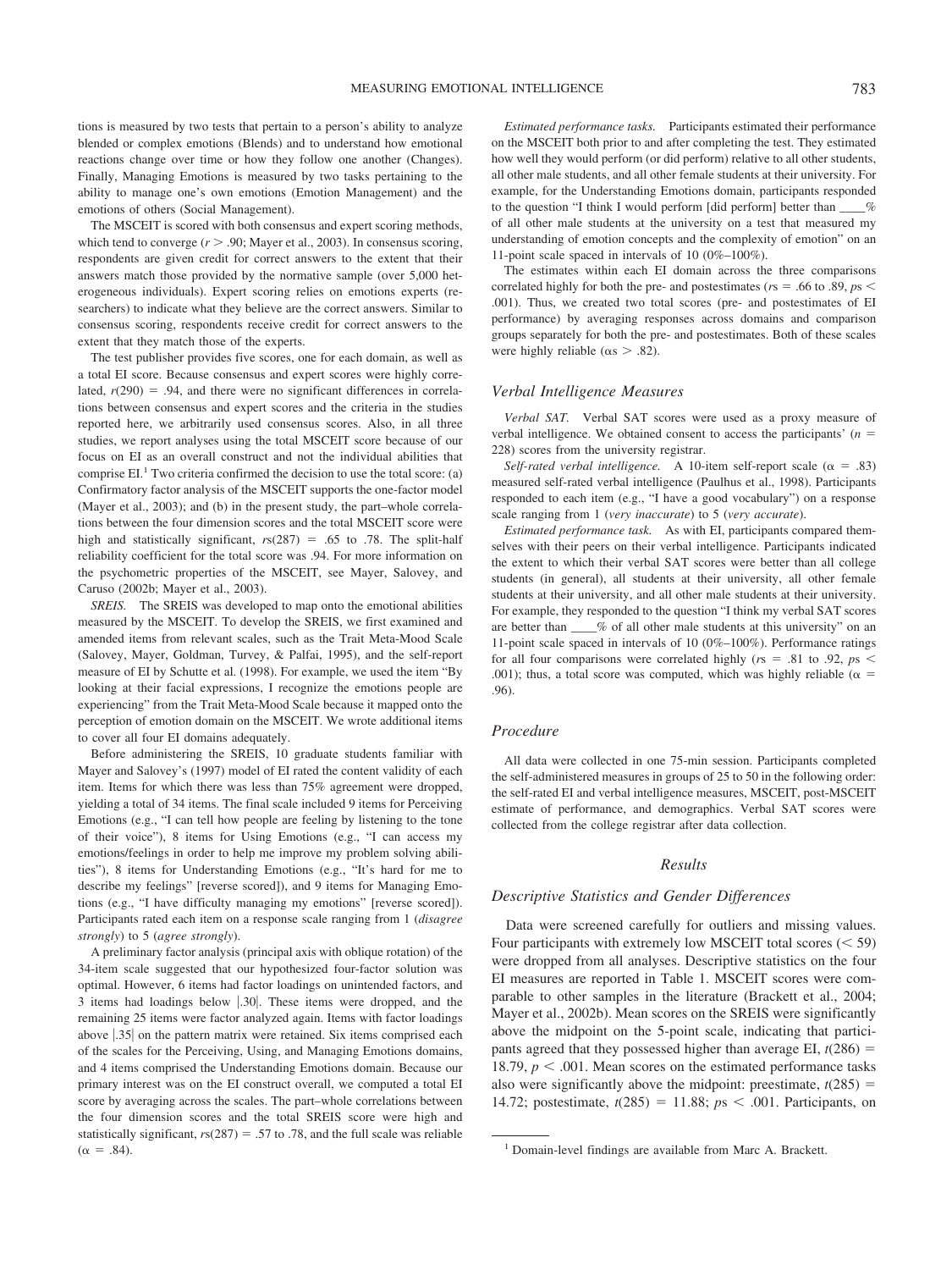| Measure                             | <b>MSCEIT</b>    | <b>SREIS</b> | Pre-MSCEIT estimate | Post-MSCEIT estimate |
|-------------------------------------|------------------|--------------|---------------------|----------------------|
| <b>MSCEIT</b>                       |                  | $27**$       | $.23*$              | $.24*$               |
| SREIS <sup>a</sup>                  | $.19**$          |              | $.53***$            | $31***$              |
| Pre-MSCEIT estimate <sup>b</sup>    | .12              | $.42***$     |                     | $67***$              |
| Post-MSCEIT estimate <sup>b</sup>   | .03              | $37***$      | $.67***$            |                      |
| Sample mean $(SD)$                  | 90.66 (12.57)    | 3.46(0.41)   | 62.23(14.05)        | 60.01 (13.97)        |
| Women's mean $(SD)$                 | 93.64 (11.80)    | 3.44(0.42)   | 60.90(14.10)        | 58.00 (14.20)        |
| Men's mean $(SD)$                   | 85.09 (12.10)    | 3.49(0.39)   | 64.72 (13.68)       | 63.64 (12.86)        |
| Gender differences: t tests $(n^2)$ | $5.80***$ (.105) | 1.03(0.004)  | $2.21*(0.017)$      | $3.26***$ (.037)     |

*Correlations Between EI Measures for Men (Above Diagonal) and Women (Below Diagonal) and Descriptive Statistics (Study 1)*

*Note.* Total sample:  $275 \le N \le 286$ ; men:  $98 \le n \le 100$ ; women:  $177 \le n \le 186$ . EI = emotional intelligence; MSCEIT = Mayer–Salovey–Caruso Emotional Intelligence Test; SREIS = Self-Rated Emotional Intelligence Scale.<br><sup>a</sup> Responses ranged from 1 (*disagree strongly*) to 5 (*agree strongly*). <sup>b</sup> Responses ranged from 0 (*I would perform better than 0% of other* 

*perform better than 100% of others*), in 10-point increments.

 $* p < .05.$   $* p < .01.$   $* p < .001.$ 

average, predicted that they would (and did) perform better than about 60% of their peers. Indeed, nearly 80% of the participants believed that they would (or did) perform above the 50th percentile on the MSCEIT.

To examine gender differences on the EI measures, we conducted a 2 (gender)  $\times$  4 (test type: MSCEIT, SREIS, and pre- and postestimates) repeated measures multivariate analysis of variance (MANOVA) after standardizing the test scores. There were significant differences in men's and women's scores on the four EI measures,  $F(3, 816) = 23.27, p < .001$ , as shown in Table 1. Follow-up analyses showed that the gender differences were significant for three of the four EI measures. Consistent with our hypotheses and previous research (Brackett et al., 2004; Mayer et al., 1999), our results indicated that women scored significantly higher than men on the MSCEIT. On the two estimated performance tasks (both before and after taking the MSCEIT), men's scores were significantly higher than women's scores. There were no significant gender differences in SREIS responses.

With respect to verbal ability, SAT scores ranged from 340 to 750 ( $M = 541.53$ ,  $SD = 70.60$ ). Scores for men ( $M = 547.12$ ,  $SD = 73.72$ ) and women ( $M = 538.90$ ,  $SD = 69.15$ ) were not significantly different,  $t(226)$  < 1. Participants were slightly above the midpoint on the self-reported verbal intelligence scale  $(M =$ 3.19,  $SD = 0.68$ ). There were no significant gender differences in self-ratings of verbal ability (women,  $M = 3.24$ ,  $SD = 0.67$ ; men,  $M = 3.09$ ,  $SD = 0.69$ ),  $t(284) = 1.78$ ,  $p > .05$ . Means on the estimated performance task indicated that participants believed their verbal intelligence to be slightly above average  $(M = 55.84,$  $SD = 18.07$ ) and significantly greater than 50% of their peers,  $t(284) = 5.46$ ,  $p < .001$ . Consistent with previous research (Bailey & Mettetal, 1977; Bennett, 1996), our results showed that men  $(M = 62.38, SD = 18.42)$  had significantly higher self-rated verbal intelligence than women ( $M = 52.31$ ,  $SD = 16.90$ ),  $t(283) = 4.65$ ,  $p < .001$ .

#### *Relationship Between Performance Tests and Self-Ratings*

*EI.* Consistent with our hypotheses, our results showed that EI self-ratings were not related strongly to performance on the MSCEIT. Although the correlation between the MSCEIT and the SREIS was significant, the relationship was not strong,  $r(287)$  =

.19,  $p < .01$ . MSCEIT scores were not related to scores on the estimated performance tasks,  $r(286) = .10$  and  $r(275) = .03$ , respectively;  $p_s$   $>$  .05. The correlations between the SREIS and the two estimated performance measures were significant,  $r s(275) = .35$  to .46,  $p s < .001$ . There were no significant gender differences in the strength of these correlations (Fischer's *z*s 1.96), as shown in Table 1.

Because individuals who score higher in EI (MSCEIT) may have a more accurate perception of their emotional abilities, we assigned participants to the bottom, second, third, or top quartile on the basis of their MSCEIT test performance (following Dunning et al., 2003) and conducted a 4 (EI scale: MSCEIT, SREIS, and pre- and postestimate)  $\times$  4 (quartile) repeated measures MANOVA. There was a significant Quartile  $\times$  Measure interaction,  $F(9, 810) = 36.34$ ,  $p < .001$ . Follow-up analyses showed that individuals with higher EI scores were not more accurate in their self-ratings; individuals in the bottom two quartiles overestimated their performance on the MSCEIT on all three self-ratings, and those in the upper two quartiles underestimated their MSCEIT performance.

*Verbal intelligence.* As predicted, participants were, in general, more accurate in estimating their verbal intelligence than their EI. The two self-report indices of verbal intelligence were related significantly to verbal SAT scores: for self-rated verbal intelligence,  $r(228) = .43$ ,  $p < .001$ , and for the estimated performance measure,  $r(226) = .53$ ,  $p < .001$ . There were no significant gender differences in the strength of these correlations. These correlations were somewhat higher than those found in other studies, which generally yield correlations in the .30 –.35 range (Paulhus et al., 1998).

#### *Discussion*

Self-rated and performance measures of EI were not strongly related, suggesting that perceptions of one's EI may not be an accurate indicator of EI and that these measures are most likely tapping into different mental processes. These findings can be interpreted in the context of more extensive studies showing that people are notoriously bad at both self-reporting their mental abilities and estimating their own performance on ability tests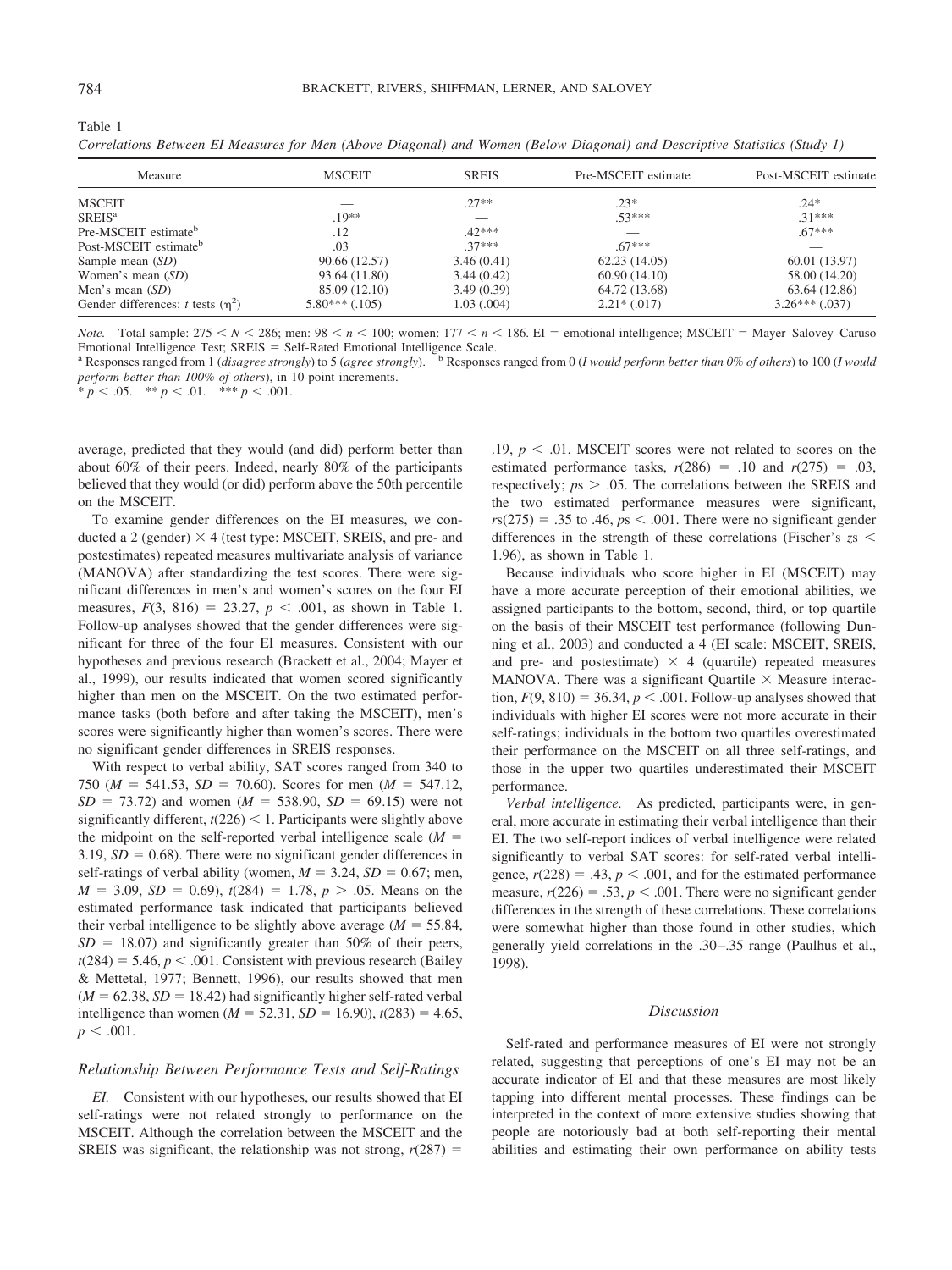(Bailey & Mettetal, 1977; Dunning et al., 2003; Mabe & West, 1982; Paulhus et al., 1998; Reilly & Mulhern, 1995).

There are a number of possible explanations for the lack of correspondence between the EI measures. First, self-reports are prone to social desirability response biases (Paulhus, 1991). Second, an individual's level of EI may influence the self-ratings. That is, similar to individuals with lower intelligence, individuals with lower EI may lack the metacognitive skills to report on their EI. Highly emotionally intelligent people, on the other hand, may be inaccurate because they overestimate the EI of others (Dunning et al., 2003). It also is possible that chronic self-views of EI interfere with the ability to estimate EI accurately (Ehrlinger & Dunning, 2003). The strong correlation between the two self-rating tasks (SREIS scores and estimates of MSCEIT performance) provides some support for this possibility. Finally, individuals may not have preconceived notions about their EI. This may explain why the relationship between self-rated EI and performance EI was weaker than the relationship between self-rated and performance measures of verbal intelligence. Compared with EI, verbal–propositional intelligence is more highly institutionalized, thus providing individuals with more opportunities for feedback in this domain. It is important to mention, however, that we compared participants' self-reported verbal intelligence with their verbal SAT scores, which they had taken previously; we did not administer a verbal ability test during the testing session.

With regard to gender, we replicated previous studies indicating that women perform better than men on the MSCEIT (e.g., Brackett & Mayer, 2003). This finding also supports other research on emotional abilities showing the women are more skilled in the emotions domain than are men. For example, there is evidence that women use a more varied emotions vocabulary (e.g., Adams et al., 1995; Fivush et al., 2000) and are better than men at reading nonverbal behaviors, including facial expressions of emotions (e.g., Hall, 1978, 1984; McClure, 2000; Rosenthal, Hall, DiMatteo, Rogers, & Archer, 1979).

On the EI self-ratings, gender differences emerged for the estimated performance tasks but not for the SREIS. Men's estimated MSCEIT performance was significantly higher than women's. This effect held even after participants took the MSCEIT and even though women outperformed men on the MSCEIT. This result is not necessarily surprising as women tend to underestimate their abilities in other achievement settings, whereas men tend to overestimate theirs (Lenney, 1977; T. Roberts, 1991). This is especially so when performance criteria are unclear (Lenney, 1977), as may well be the case with emotional abilities.

In sum, this study showed that people are particularly poor at both providing self-reports and estimating their performance on ability measures of EI, indicating that self-rated EI may not be a good proxy assessment of ability EI. Although self-rated and performance measures of EI are relatively distinct, each may contribute to understanding of the role of emotional abilities in social functioning. This question is explored in the next two studies.

#### Study 2

Emotional abilities help individuals to form and maintain functional interpersonal relationships (Keltner & Haidt, 2001). For example, emotional abilities are associated with perceptions of global relationship quality among friends (Lopes et al., 2004) and romantic partners (Brackett et al., 2005). In this study, we moved beyond global relationship quality assessments and examined whether self-rated and performance measures of EI were related to perceived social competence with friends. Specifically, we examined the relationship between EI and the strategies that individuals reported they used in response to positive and negative emotions in relationships. These two contexts were selected for three reasons: (a) Each requires the use of emotional abilities; (b) previous research on responses to positive events and conflict showed no gender differences (Gable et al., 2004, and Rusbult, 1993, respectively); and (c) responses to positive events and conflict can be classified as effective or ineffective with regard to relationship well-being (Gable et al., 2004; Rusbult, Verrete, Whitney, Slovic, & Lipkus, 1991).

Because the validity of ability and self-report measures of EI to predict important outcomes above and beyond well-studied measures of personality, well-being, and intelligence has been questioned (e.g., N. Brody, 2004; Hedlund & Sternberg, 2000; McCrae, 2000), we examined the relationship between the EI measures and social competence outcomes by controlling for these variables. Unlike self-report measures based on popularizations of EI, we did not expect that the SREIS would correlate too highly with these other indices because it is based on EI theory. Nevertheless, as a self-report measure, the SREIS may share some semantic content and method variance with existing measures, such as Neuroticism.2 Thus, we made the following hypothesis:

1. The MSCEIT is mostly uncorrelated with measures of personality, well-being, and verbal intelligence, whereas the SREIS is moderately correlated with measures of personality and wellbeing, but not verbal intelligence.

There is a general consensus that performance tests (as opposed to self-report scales) are the gold standard in intelligence research because they measure the actual capacity to perform well at mental tasks, not just one's self-efficacy about certain skills (J. B. Carroll, 1993). Because it is likely that a person's actual knowledge and reasoning ability about emotions, in contrast to perceived ability, contribute to effective social functioning, we tested a second hypothesis:

2. The MSCEIT, but not the SREIS, is associated with perceived interpersonal strategies after personality, well-being, and verbal intelligence are held constant. More specifically, the MSCEIT is correlated positively with constructive responses and negatively with destructive responses to both relationship problems and positive events.

#### *Method*

#### *Participants*

Three hundred fifty-five undergraduates (61% female) at a private research university participated in this study for partial completion of a course requirement. The group of participants was 58% White, 19% Asian, 9% African American, 6% Hispanic, and 7% other. Participants were primarily single and heterosexual and ranged in age from 18 years to 34

<sup>&</sup>lt;sup>2</sup> Because the results were comparable across the two self-rating assessments (SREIS, performance estimates), only the SREIS was used in Studies 2 and 3.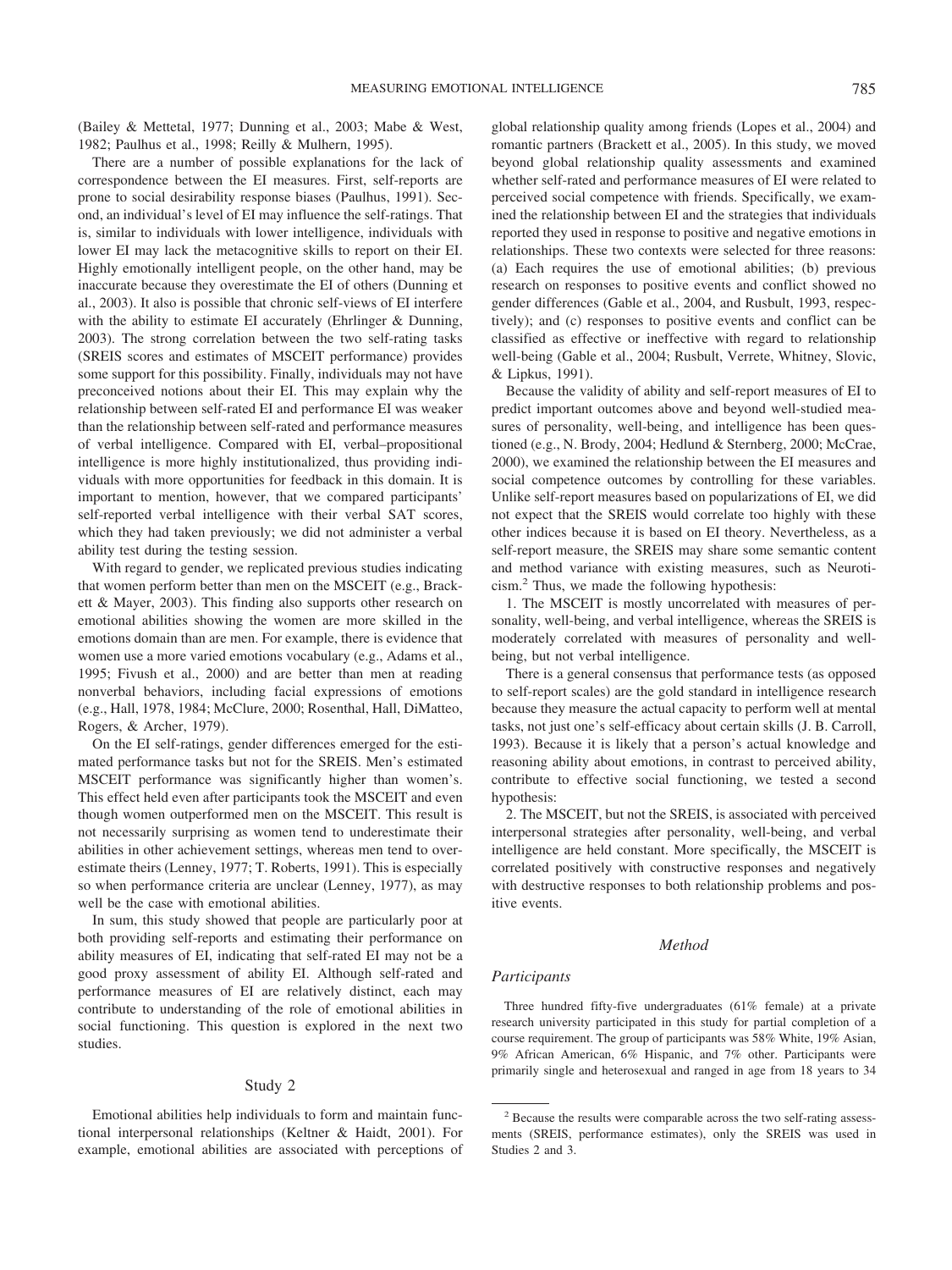years ( $M = 20.13$ ,  $SD = 2.90$ ). The majority of participants (72%) were in their 1st year at the university.

#### *Measures of EI*

*MSCEIT.* An online version of the MSCEIT, described in detail in Study 1, was used. Prior research has suggested that booklet and online forms of the MSCEIT produce indistinguishable scores (Mayer et al., 2003). Split-half reliability of the total score was .91.

*SREIS.* A revised 19-item measure of the SREIS was used (Brackett, 2004; see Appendix). The revised scale corrected for ambiguous statements contained in the original SREIS. For instance, we changed the statement "It's hard for me to describe my feelings" from the Understanding Emotions domain to "I could easily write a lot of synonyms for words like happiness or sadness" in order to represent the contents of the MSCEIT more accurately. A confirmatory factor analysis of the revised SREIS supported both one- and four-factor solutions. Thus, there is converging evidence that the four basic dimensions of EI can be detected with both self-report and performance tests, which both load on one hierarchical factor of EI.

Participants indicated the extent to which the 19 randomly ordered statements on the SREIS accurately described them by using a 5-point Likert scale, ranging from 1 (*very inaccurate*) to 5 (*very accurate*). Cronbach's alpha for the total scale was .77.

#### *Personality Measures*

Participants used a response format ranging from 1 (*strongly disagree*) to 5 (*strongly agree*) for each personality measure.

*Revised NEO Personality Inventory.* Personality traits were assessed with the 240-item Revised NEO Personality Inventory (Costa & McCrae, 1992), which measures five global dimensions of personality: Neuroticism, Extraversion, Openness to Experience, Agreeableness, and Conscientiousness (all  $\alpha s \ge .88$ ).

*Empathy.* Empathy was assessed with the Mehrabian and Epstein (1972) 19-item scale ( $\alpha = .75$ ).

*Psychological well-being.* Psychological well-being was assessed with Ryff's (1989) theoretically based self-report inventory, which contains 36 items to measure six dimensions: self-acceptance, environmental mastery, purpose in life, positive relations with others, personal growth, and autonomy. The reliability of the full scale was high ( $\alpha = .90$ ).

*Subjective well-being.* Subjective well-being was measured with the 5-item Satisfaction With Life Scale (Diener, Emmons, & Larsen, 1985; Pavot & Diener, 1993). The reliability of this scale was high ( $\alpha = .84$ ).

#### *Social Competence Outcomes*

*Perceived interpersonal strategies to positive events.* Responses to positive events happening to another person were measured with a modified version of the Perceived Responses to Capitalization Attempts Scale (Gable et al., 2004). This scale assesses the extent to which respondents engage in various behaviors in reaction to a friend sharing a positive event (e.g., friend receives a good grade or has a great conversation with a potential love interest). Because the measure was developed originally for couples, the term *partner* was replaced with the combined term *roommate/ suitemate/close friend*, and the events were altered slightly to be relevant to school. Participants rated each item with the stem "When my roommate/ suitemate/close friend tells me about something good that has happened to him/her." The scale contained 12 items classified into four categories: active constructive (e.g., "I usually react to this person's good fortune enthusiastically"), active destructive (e.g., "I often find a problem with it"), passive constructive (e.g., "I say very little, but I am happy for this person"), and passive destructive (e.g., "I don't pay much attention"). Cronbach's alphas ranged from .50 to .72.

*Perceived interpersonal strategies to negative events.* Responses to negative events occurring in a relationship with a roommate/suitemate/ close friend were assessed with a 16-item scale adapted from Rusbult, Johnson, and Morrow's (1986) Accommodation Scale. This scale assesses the extent to which individuals engage in various strategies during a conflict in a close relationship. The items were divided into four categories: active constructive (e.g., "When this person and I have problems, I discuss things with him/her"), passive constructive (e.g., "When this person and I are angry with each other, I give things some time to cool off on their own rather than taking action"), active destructive (e.g., "When this person and I have a disagreement, I end up screaming at him/her"), and passive destructive (e.g., "When I am annoyed at this person, I avoid spending time with him/her"). Cronbach's alphas ranged from .64 to .85.

#### *Procedure*

Participants completed all the measures during two 1-hr sessions, except for the MSCEIT, which was completed online before the other scales.

#### *Results*

#### *Descriptives*

*Performance and self-rated EI measures.* Mean scores on the MSCEIT were comparable to Study 1 ( $M = 97.55$ ,  $SD = 10.63$ ). Consistent with Study 1, women  $(M = 99.05, SD = 10.31)$  had significantly higher MSCEIT scores than did men  $(M = 95.00,$  $SD = 10.72$ ,  $t(346) = 3.49$ ,  $p < .01$ ,  $\eta^2 = .034$ . As in Study 1, mean scores on the SREIS were significantly higher than the midpoint,  $t(349) = 27.17$ ,  $p < .001$ , indicating that participants had inflated self-ratings. In contrast to Study 1, women's selfratings ( $M = 3.75$ ,  $SD = 0.41$ ) were significantly higher than men's ( $M = 3.59$ ,  $SD = 0.38$ ),  $t(346) = 3.67$ ,  $p < .001$ ,  $\eta^2 = .038$ . Finally, as predicted, MSCEIT and SREIS scores were unrelated,  $r(327) = .07, p > .05$ , confirming that self-report and performance measures likely are tapping into different psychological processes.

*Social competence.* A MANOVA showed that men and women reported significantly different responses on each of the subscales,  $F(8, 353) = 8.85, p < .001$ . As shown in Table 2, women were more likely than men to report using active constructive responses to positive events, but men were more likely than women to report using passive destructive, passive constructive, and active destructive responses,  $Fs(1, 360) > 9.0$ ,  $ps < .01$ . In response to negative relationship events, women were more likely than men to use active constructive, passive destructive, and passive constructive responses,  $Fs(1, 360) > 4.0$ ,  $ps < .05$ . Men and women did not differ in their use of active destructive responses to negative events,  $F(1, 360) < 1.0$ .

# *Associations Among Measures of EI, Personality, Well-Being, and Verbal Intelligence*

Significant correlations between MSCEIT scores and the personality variables ranged from  $|.11|$  to  $|.24|$ , whereas for the SREIS they ranged from  $|.11|$  to  $|.54|$  (see Table 3). Among the Big Five, the differences between the MSCEIT-personality and SREISpersonality correlations were statistically significant for Extraversion, Openness, and Agreeableness (Fischer's  $zs > 1.96$ ). There were no significant differences in the sizes of the correlations for men and women (Fischer's  $zs < 1.96$ ). To gain a more comprehensive perspective on these associations, we performed two sep-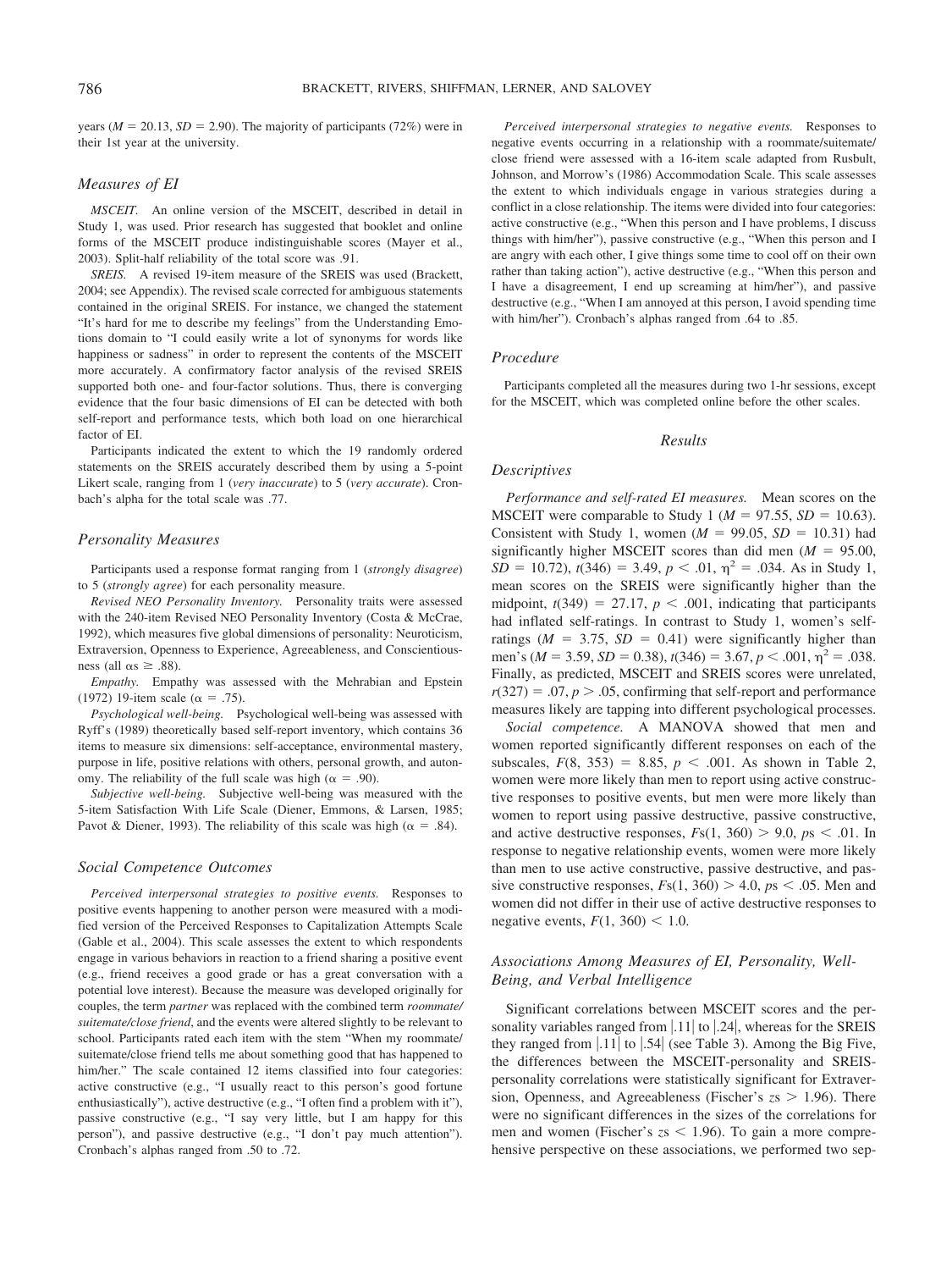|                                                                                                                                                                                                                               |                    |                               |                          |                                          | Zero-order             |                          |                   |                      | Partial <sup>a</sup> |                      |
|-------------------------------------------------------------------------------------------------------------------------------------------------------------------------------------------------------------------------------|--------------------|-------------------------------|--------------------------|------------------------------------------|------------------------|--------------------------|-------------------|----------------------|----------------------|----------------------|
|                                                                                                                                                                                                                               |                    | M(SD)                         |                          | <b>MSCEIT</b>                            |                        | <b>SREIS</b>             |                   | MSCEIT               |                      | <b>SREIS</b>         |
| Perceived response                                                                                                                                                                                                            | $(n = 143)$<br>Men | $(n = 219)$<br>Women          | $(n = 127 - 129)$<br>Men | $(n = 213 - 217)$<br>Women               | $(n = 129-131)$<br>Men | $(n = 210-214)$<br>Women | $(n = 98)$<br>Men | $(n = 180)$<br>Women | $(n = 99)$<br>Men    | $(n = 180)$<br>Women |
| Positive events                                                                                                                                                                                                               |                    |                               |                          |                                          |                        |                          |                   |                      |                      |                      |
| Active constructive                                                                                                                                                                                                           | 3.46 (0.64)        | 3.75 (0.64)                   | $\overline{.16}$         |                                          | $.29***$               | $.29***$                 | $\overline{10}$   | $-14$                |                      |                      |
| Active destructive                                                                                                                                                                                                            | 1.75(0.64)         | 1.50(0.53)                    | $-.34***$                |                                          | $-.18*$                | $-15*$                   | $-.33***$         | $-0.8$               | $-12$<br>$-12$       | $-03$                |
| Passive constructive                                                                                                                                                                                                          | 2.39 (0.80)        | $2.12(0.78)$<br>1.44 $(0.56)$ | $-.22*$                  | $8449$<br>$-194$<br>$-194$               | $-0.29***$             | $-35***$                 | $-.23*$           | $-0.4$               | $\odot$              | $-10$                |
| Passive destructive                                                                                                                                                                                                           | 1.67(0.64)         |                               | $-.38***$                |                                          | $-33***$               | $-21**$                  | $-.33***$         | $-0.03$              | $-.21*$              | $-06$                |
| Negative events                                                                                                                                                                                                               |                    |                               |                          |                                          |                        |                          |                   |                      |                      |                      |
| Active constructive                                                                                                                                                                                                           | 3.21 (0.76)        | 3.38 (0.83)                   | $-15$                    | $-0.08$                                  | $.25**$                | $.20**$                  | S.                | $-0.8$               | $\frac{6}{2}$        | ą                    |
| Active destructive                                                                                                                                                                                                            | 1.64(0.60)         | 1.60(0.57)                    | $-.23**$                 | $-17*$                                   | $-15$                  | $-0.09$                  | $-.22*$           | $-13$                | $-15$                | $-0$ .               |
| Passive constructive                                                                                                                                                                                                          | 3.65 (0.67)        | 3.91 (0.60)                   | $-.03$                   | $\overline{0}$ .                         | $-17*$                 | $-0.5$                   | $-0.02$           | $\overline{50}$      | $-0.4$               | $-0.7$               |
| Passive destructive                                                                                                                                                                                                           | 2.63(0.77)         | 2.91 (0.82)                   | $-30**$                  | $-0.5$                                   | $-.28**$               | $-13$                    | $-27**$           |                      |                      | $-0.1$               |
| Note. El = emotional intelligence; MSCEIT = Mayer-Salovey-Caruso Emotional Intelligence Test; SREIS = Self-Rated Emotional Intelligence Scale.<br><sup>a</sup> Big Five, psychological well-being, empathy, life satisfaction |                    |                               |                          | on, and Verbal SAT scores held constant. |                        |                          |                   |                      |                      |                      |
| * $p < .05$ , ** $p < .01$ , *** $p < .001$ .                                                                                                                                                                                 |                    |                               |                          |                                          |                        |                          |                   |                      |                      |                      |

arate multiple regression analyses by using all of the personality and verbal intelligence scores as predictor variables and the two EI tests as outcome measures for the full sample. The multiple correlation for the standard regression with the MSCEIT as the outcome was .30 (adjusted  $R^2 = .06$ ). Consistent with previous work, our results showed that Agreeableness ( $\beta$  = .18) and psychological well-being  $( \beta = .24)$  were related to total MSCEIT scores ( $ps < .01$ ; Brackett & Mayer, 2003; Lopes et al., 2003). The multiple *R* for the regression with the SREIS as the outcome variable was .62 (adjusted  $R^2 = .36$ ). In this analysis, Extraversion  $(\beta = .21)$ , Openness to Experience ( $\beta = .32$ ), and psychological well-being ( $\beta$  = .40) were significant predictors ( $p_s$  < .001) of total SREIS scores. Thus, compared with the MSCEIT, there was more overlap between the SREIS and the personality variables.

#### *Predictive and Incremental Validity of EI Measures*

Table 2 presents the zero-order and partial correlations (controlling for personality, psychological well-being, empathy, life satisfaction, and verbal SAT) between the two EI measures and responses to positive and negative events. Because our central question pertained to the incremental validity of the EI measures, we focused on the partial correlations as opposed to the zero-order correlations. MSCEIT scores correlated significantly with perceived interpersonal strategies, but only for men. For men, MSCEIT scores were correlated negatively with the tendency to use both active and passive destructive responses and passive constructive responses to positive interpersonal events, *pr*s(98)  $-.23$  to  $-.33$ ,  $ps < .05$ . For women, the MSCEIT was associated (negatively) with just one response to positive events: active destructive strategies,  $r(216) = -.14$ ,  $p < .05$ , which dropped to nonsignificance after personality and verbal intelligence were held constant. The strength of the associations between the MSCEIT and both active and passive destructive responses to positive events was significantly different for men and women (Fischer's  $z_s$  = 2.07 and 2.46, respectively).

A similar pattern of findings emerged for perceived responses to negative events. For men, MSCEIT scores were associated negatively with both active and passive destructive strategies,  $prs(98) = -.22$  and  $-.27$ , respectively;  $ps < .05$ . For women, the MSCEIT correlated negatively with just one outcome: active destructive strategies,  $r(214) = -.17$ ,  $p < .05$ , which also dropped to nonsignificance after personality and verbal intelligence were held constant. The strength of the associations between the MSCEIT and passive destructive responses to negative events was significantly different for men and women (Fischer's  $z = 2.18$ ).

After controlling for personality and intelligence measures, we found that the SREIS correlated significantly with just one of the scales for men: passive destructive strategies in response to positive events,  $pr(98) = -.21$ ,  $p < .05$ . There were no significant gender differences in the strength of the partial correlations of the SREIS with these outcomes. Finally, for men, the correlation between the MSCEIT and active destructive responses to positive events was significantly stronger than the correlation between the SREIS and this response (Fischer's  $z = 2.09$ ).

#### *Discussion*

First, we demonstrated that the MSCEIT and the SREIS are not significantly correlated, replicating Study 1. Then, we supported our

 ${}^{*}p$  < .05.  ${}^{**}p$  < .01.  ${}^{***}p$  < .001.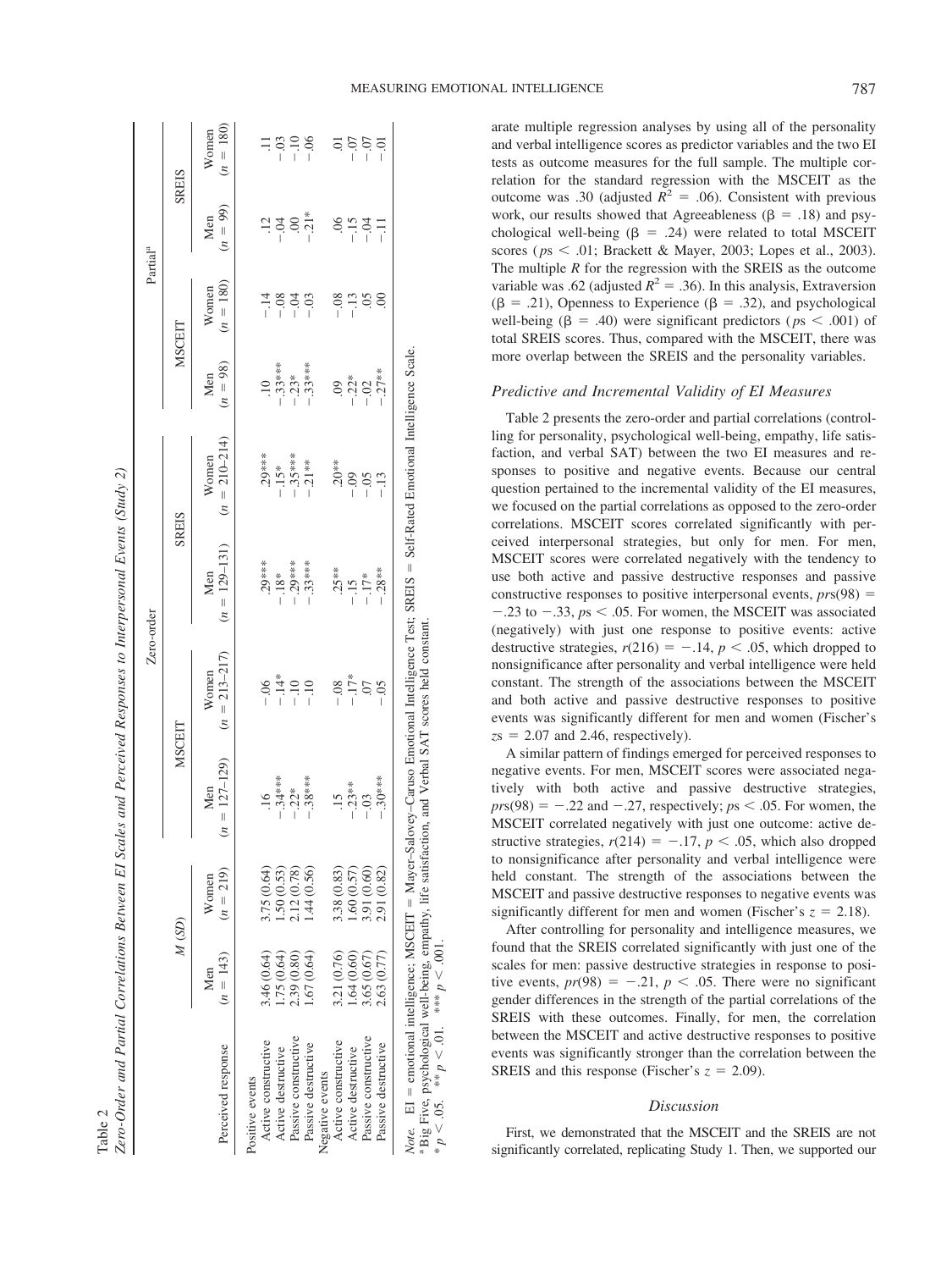|                          |                        | <b>MSCEIT</b>                |                          | <b>SREIS</b>           |                              |                                |
|--------------------------|------------------------|------------------------------|--------------------------|------------------------|------------------------------|--------------------------------|
| Measure                  | All<br>(316 < N < 347) | Men<br>$(114 \le n \le 129)$ | Women<br>(202 < n < 218) | All<br>(311 < N < 336) | Men<br>$(115 \le n \le 131)$ | Women<br>$(196 \le n \le 215)$ |
| Big Five traits          |                        |                              |                          |                        |                              |                                |
| Neuroticism              | $-.13*$                | $-.25**$                     | $-.12$                   | $-.21***$              | $-.22*$                      | $-.25***$                      |
| Extraversion             | .03                    | $.23**$                      | $-.12$                   | 43***                  | .44***                       | $.42***$                       |
| Openness to Experience   | .04                    | $-.09$                       | .05                      | $.41***$               | $.39***$                     | $.37***$                       |
| Agreeableness            | $.19***$               | .15                          | $.17*$                   | .04                    | .05                          | $-.06$                         |
| Conscientiousness        | $.15**$                | .04                          | $.20**$                  | $.19***$               | .11                          | $.22**$                        |
| Empathy                  | $.13*$                 | .01                          | .07                      | $.31***$               | $.32***$                     | $.24**$                        |
| Psychological well-being | $.19***$               | $.25**$                      | $.16*$                   | $.46***$               | .48***                       | $.45***$                       |
| Life satisfaction        | $.12*$                 | .11                          | .13                      | $.22***$               | .15                          | $.25**$                        |
| Verbal SAT               | $-.05$                 | $-.18$                       | .02                      | .04                    | .11                          | $-.03$                         |

| Relationship Between EI Measures and Personality Variables (Study 2) |  |  |
|----------------------------------------------------------------------|--|--|
|                                                                      |  |  |

*Note.* EI = emotional intelligence; MSCEIT = Mayer-Salovey-Caruso Emotional Intelligence Test; SREIS = Self-Rated Emotional Intelligence Scale.  $* p < .05.$  \*\*  $p < .01.$  \*\*\*  $p < .001.$ 

hypothesis that the MSCEIT did not overlap significantly with existing personality measures, such as the Big Five, which also corroborates earlier findings (Mayer et al., 2004). Also, as predicted, the SREIS was more highly correlated with measures of personality than the MSCEIT. The greater overlap was expected because of the inherent shared method variance between the measures and the similar semantic content between items on the SREIS (e.g., Management of Emotions Scale) and the personality scales (e.g., Neuroticism).

Our main goal was to examine the incremental validity of both measures in predicting perceived social competence with friends. Consistent with our hypotheses, our results indicated that the MSCEIT, but not the SREIS, was incrementally valid. However, this was the case for men only. Men with lower MSCEIT scores were more likely to use both passive and active destructive strategies in response to both relationship conflict and others' reports of positive events.

It is unclear why the MSCEIT predicted social competence outcomes only for men. However, this finding is not unique, as others have reported relationships between emotional abilities and social competence for only one gender (e.g., Brackett et al., 2004; Custrini & Feldman, 1989; Eisenberg et al., 1995). Shields (2002) and Maccoby (1998) suggested that emotions play a different role in the social interactions of men and women (and boys and girls) to the extent that the genders occupy different emotional worlds. Accordingly, emotional skills may operate differently in the social worlds of each gender. In this study, we used self-report scales of social competence that have not shown gender differences in previous research (Gable et al., 2004; Rusbult, 1993); however, there were significant gender differences on these scales in our sample. Thus, our operationalization of social competence may in fact be different for men and women. In Study 3, we attempted to better capture social competence by measuring real-time social behaviors.

#### Study 3

The aim of Study 3 was to assess whether the MSCEIT and SREIS predicted observable behaviors in a social encounter, namely, interacting with an ostensible stranger in a gettingacquainted meeting. We expected that scores on the MSCEIT, but not the SREIS, would predict social success. Because definitions of social success are contingent on the expectations, norms, and roles of a situation, and typically vary with the goals, beliefs, and motives of a given observer, valid operationalizations of social success often are obscured by its abstract, multifarious nature (Topping, Bremner, & Holmes, 2000). With this in mind, we used an assessment strategy designed to capture multiple facets of social success. These assessments included both key player evaluations (confederate and participant) and naive observer ratings.

In Study 2, the relationship between EI and social competence was significant for men only perhaps because there were gender differences on the social competence outcome. To minimize the presence of gender differences in Study 3, we carefully structured interaction so that participants approached it with the same specified goal. Gender differences in behavior are less likely to occur when the context is held constant (Christensen & Heavey, 1990).

#### *Method*

# *Participants*

Fifty students (28 women and 22 men) from a liberal arts college participated in exchange for course credit or monetary payment (\$8). The group of participants was 74% White, 10% Asian, 4% African American, and 4% Hispanic. The average age was 19.3 years  $(SD = 0.91)$ .

#### *Procedure*

The study consisted of two sessions. In the first session, participants completed the MSCEIT and the SREIS. One week later, participants returned individually to the laboratory under the auspices of performing a task with another participant. After first completing a personality assessment (described below), participants were told by the experimenter that they would be doing a group task that was "designed to measure how well two people work together." The experimenter informed participants that "groups are most successful in the task when the partners know a little bit about one another." This description was intended to provide participants with a clear goal in the interaction (i.e., to become personally acquainted with the confederate). Finally, the experimenter instructed the participant to sit with his or her partner (actually a confederate) in the waiting room while the group task was being set up.

When participants first entered the waiting room, a same-sex confederate behaved according to a script requiring the confederate to greet the par-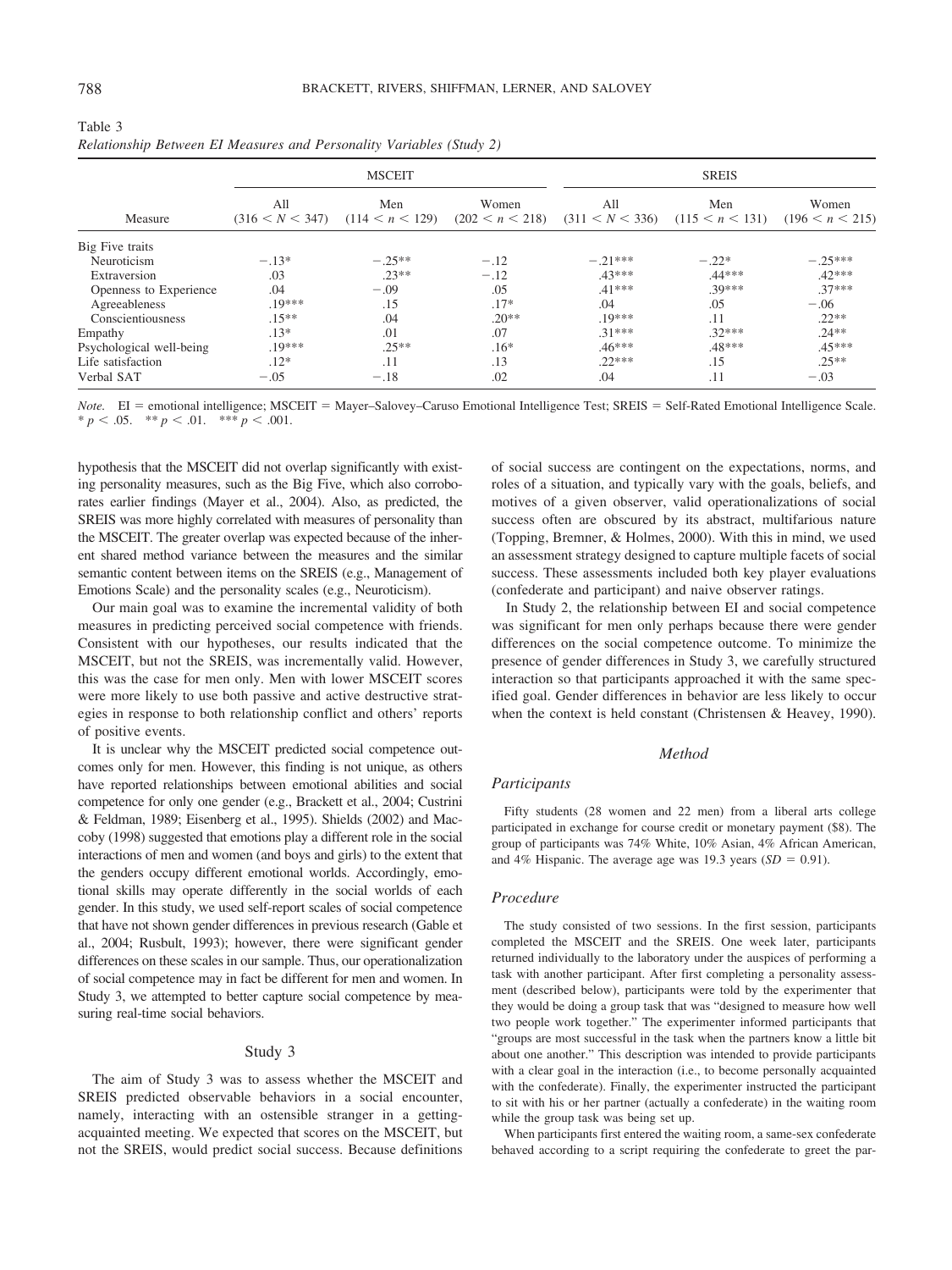ticipant and then wait for the participant to initiate conversation. If the participant did not initiate conversation within 3 min, the confederate began a conversation. Confederates were instructed to respond the way they normally would during a social interaction but to let the participants lead the conversation. The extensively trained confederates were blind to the purpose and hypotheses of the study. Two hidden video camcorders recorded the interactions.

After 6 min, the experimenter entered the waiting room and asked participants to complete an interaction evaluation measure (described below) in a room separate from the confederate. Finally, the experimenter explained the true purpose of the experiment, the need for deception, and the use of hidden video cameras. Participants were given the opportunity to have their tape recordings erased. Only 1 participant made this request.

#### *Materials*

*EI measures.* EI was assessed with the MSCEIT and the SREIS. Participants completed the online version of the MSCEIT, discussed in detail in Study 1. Split-half reliability of the total score was .89. The revised 19-item SREIS, described in Study 2, was used to assess perceived EI. Cronbach's alpha for the full scale was .66.

*Personality assessment.* Personality was assessed with the 54-item Big Five Inventory (Johnson, Donahue, & Kentle, 1991), which measures Openness, Conscientiousness, Extraversion, Agreeableness, and Neuroticism. Cronbach's alphas for the five subscales ranged from .77 to .88.

*Participant self-evaluations of social competence.* Participants evaluated their behavior during the waiting room interaction with the confederate by indicating their agreement with six items: (a) "I am satisfied with my actions," (b) "My actions were appropriate for the context of the situation," (c) "I made it easy for the other participant to talk to me," (d) "I was genuinely involved in the conversation," (e) "My actions were an accurate representation of how I normally behave," and (f) "I would change something about the way I behaved" (reverse scored). They scored their responses on a 7-point Likert-type scale ranging from 1 (*completely disagree*) to 7 (*completely agree*). These six items were reliable ( $\alpha$  = .82) and were averaged to form an overall self-evaluation score, with higher scores indicating more positive self-evaluations.

*Confederate evaluations of social competence.* Because the central objective of the waiting room interaction was for the participants to get to know the confederate, confederates first responded to the item "This participant seemed interested in me" by using a 7-point scale ranging from 1 (*completely disagree*) to 7 (*completely agree*). Confederates then reported the extent to which they agreed with 11 items evaluating the social engagement, friendliness, likeability, confidence, and competence of each participant by using the same 7-point scale. The 11 items were highly reliable ( $\alpha = .93$ ) and were averaged together to form a confederate rating of social competence.

#### *Video Analysis*

Four judges (two men and two women) who were blind to the purpose, hypotheses, and EI of the participants reviewed the interactions. The judges independently rated each participant on four dimensions: (a) social engagement, (b) comfort level, (c) ability to work well with others, and (d) overall social competence.

Judges rated level of social engagement by taking into account the amount of personal information discussed, efforts to prolong or continue the conversation, and the amount of times participants made eye contact with the confederate on a 5-point Likert-type scale ranging from 1 (*not at all engaged*) to 5 (*extremely engaged*). Participants who responded in full sentences, asked questions, and kept their gaze focused on the confederate received the highest possible scores. For the comfort rating, judges rated body movements, speech patterns, hand gestures, and overall posture on a 5-point Likert scale ranging from 1 (*not at all comfortable*) to 5 (*extremely comfortable*). Participants who did not fidget, spoke in an even rhythm, and

smiled frequently received the highest possible scores. The social engagement and comfort ratings were made at 90-s intervals yielding four separate judgments for each interaction and each judge. Because judges' ratings were made on interval scales, interrater reliability was assessed with Cronbach's alpha (Harris, 2001). Alphas ranged from .71 to .96 for the four social engagement ratings across the raters and from .63 to .82 for the four comfort ratings across the raters. Reliability across the four time and judge ratings for social engagement and comfort was very high ( $\alpha s = .97$  and .89, respectively). Scores were averaged across time and raters to form composite scores for social engagement and comfort.

Overall competence and team player ratings were made at the conclusion of each interaction. Judges evaluated overall competence by responding to the following: "The goal of this interaction was for participants to get to know one another. How successful was this participant in accomplishing that goal?" Responses were scored on a 5-point Likert-type scale ranging from 1 (*not at all successful*) to 5 (*extremely successful*). Judges evaluated the extent to which each participant was a team player by responding to the question "How confident are you that this participant would work well collaborating with others; is s/he a 'team player'?" Responses were scored on a 5-point Likert-type scale ranging from 1 (*not at all confident*) to 5 (*extremely confident*). Interrater reliability was high for overall competence and team player ratings ( $\alpha s = .96$  and .92, respectively). Scores were averaged across judges to form a total score for each judgment.

We also measured the duration of conversation for each interaction by measuring the total conversation length and dividing it by the total duration of the interaction. Conversation duration was defined as any moment when either the participant or the confederate was speaking.

#### *Results*

#### *Descriptives*

Consistent with Studies 1 and 2, our results indicated that on the MSCEIT, women  $(M = 104.99, SD = 9.63)$  scored significantly higher than men ( $M = 95.31$ ,  $SD = 11.46$ ),  $t(49) = 10.54$ ,  $p < .01$ ,  $\eta^2 = .18$ . On the SREIS, men (*M* = 3.65, *SD* = 0.29) and women  $(M = 3.55, SD = 0.47)$  did not differ significantly,  $t(49) < 1.00$ . As predicted, MSCEIT and SREIS scores were unrelated,  $r(50) = .03$ .

Confederate and participant evaluations were comparable for both men and women. Gender differences emerged for three of the four dimensions, whereby judges rated women as more socially engaged, more competent, and better able to work well with others,  $t s(49) = 2.56$  to 2.99,  $ps < .01$ . Women ( $M = 69.00$ ,  $SD = 29.55$ ) talked significantly more during the interaction than did men  $(M =$ 47.15,  $SD = 41.32$ ),  $t(44) = 2.09$ ,  $p < .05$ .

Overall there were strong, positive correlations between the confederates' and judges' ratings. Participants who were liked more by the confederates and who were rated as more interested by the confederates also were rated by the judges as more socially engaged, more competent, and better able to work with others,  $r s(44) = .47$  to .60. Participants who were rated as more socially competent by the confederate also reported being satisfied by their performance in the interaction,  $r(50) = .37$ . Participants who were satisfied with their performance in the interaction also were rated by the judges as more socially engaged and competent and better able to work well with others,  $r s(44) = .46$  to .50. The only lack of correspondence was with the comfort ratings; judges' and confederate ratings of comfort were uncorrelated,  $r(44) = -.06$ .

#### *Predictive and Incremental Validity of EI Measures*

Table 4 displays the zero-order correlations between both EI measures and the social competence variables. Because of the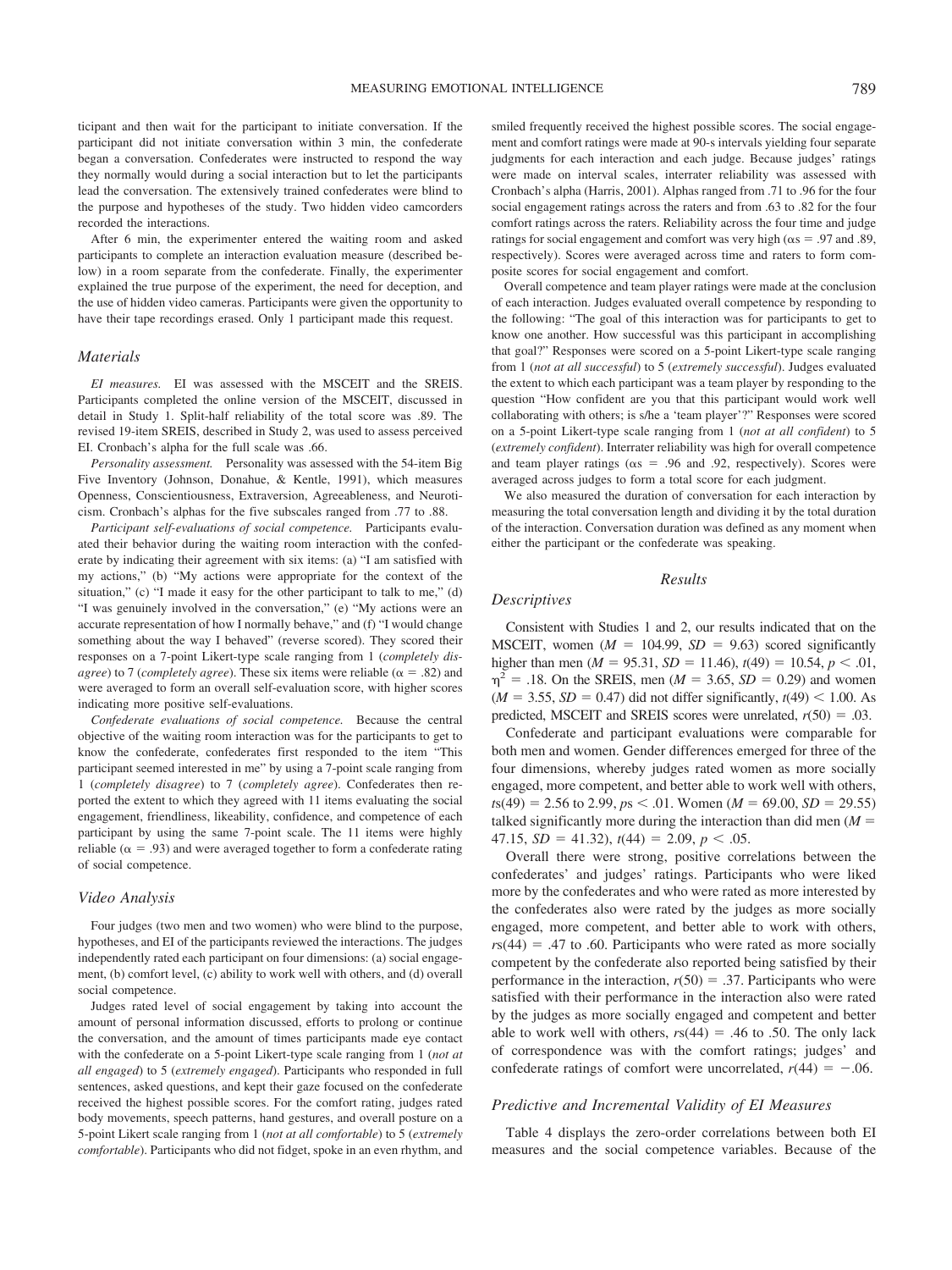*Zero-Order Correlations of the MSCEIT and the SREIS With the Social Behaviors (Study 3)*

|                                     | <b>MSCEIT</b> |        | <b>SREIS</b> |       |
|-------------------------------------|---------------|--------|--------------|-------|
| Ratings                             | Men           | Women  | Men          | Women |
| Confederate and participant ratings |               |        |              |       |
| Confederate overall rating          | -20           | .31    | $-41$        | .35   |
| Confederate interest rating         | $.48*$        | -27    | $-41$        | .19   |
| Participant self-evaluation         | .13           | $-14$  | .01          | .16   |
| Judges' ratings                     |               |        |              |       |
| Social engagement                   | .47†          | $-.02$ | $-.34$       | .28   |
| Comfort                             | $-16$         | $-19$  | .08          | .03   |
| Team player                         | $.53*$        | $-.16$ | $-44$        | .19   |
| Overall social competence           | $.51*$        | $-03$  | $-36$        | -27   |

*Note.*  $N = 44$  to 50 (women = 26–28; men = 18–22); *Ns* vary due to technical difficulties with the video recordings. MSCEIT  $=$  Mayer-Salovey–Caruso Emotional Intelligence Test;  $SREIS = Self-Rated Emo$ tional Intelligence Scale.

 $\dagger p < .10.$   $\ast p < .05.$ 

small sample size for each gender, we examined scatterplots for all of the correlations; there was no evidence that individual outliers were driving any of the effects. Scores on the MSCEIT were associated with performance in the interaction, but only for men. Specifically, men with higher EI were more likely than men with lower EI to be rated as (a) showing greater interest in the confederate, (b) more socially engaged, (c) more socially competent, and (d) being a team player. These findings remained significant after statistically controlling for the Big Five (which were unrelated to the outcomes) in multiple regression analyses. Comparing correlations of the MSCEIT with these variables for men and women showed that there was a significant difference for being a team player (Fischer's  $z = 2.37$ ).

As predicted, the SREIS did not correspond significantly with any of the social competence measures, indicating that beliefs about one's emotional abilities were not significantly correlated with social success. For men, there were significant differences in the strength of the correlations between the MSCEIT and the SREIS, including confederates' overall and interest ratings, and the judges' ratings of social engagement, whether a participant was a team player, and overall social competence (Fischer's  $zs > 1.96$ ).

#### *Discussion*

By evaluating observable behaviors in a social interaction, we provided additional evidence supporting the incremental validity of performance measures of EI. The MSCEIT, but not the SREIS, was associated with social competence, but only for men. When interacting with the confederate, men with higher MSCEIT scores were judged as more socially engaged and socially competent by both the confederate and naive judges. Finally, although not statistically significant, there were a number of counterintuitive negative correlations between the SREIS and the positive social outcomes for men  $(rs > -.34)$ .

This study extends the findings of Study 2 by showing that performance on a task-based measure of EI predicts social competence for men who are not only in already formed social relationships but are establishing new social relationships. The reasons why the MSCEIT is associated with social competence for men only are unknown; a more thorough discussion of this issue will be presented in the General Discussion.

#### General Discussion

The present investigation yielded two primary findings: (a) Self-ratings of EI, as assessed by the SREIS, and performance measures of EI, as assessed by the MSCEIT, were not strongly correlated; and (b) after statistically controlling for personality, the MSCEIT was associated with interpersonal competence for men, whereas the SREIS was generally unrelated to social competence for both genders.

There are a number of possible explanations for why self-report and performance measures of EI are less correlated than parallel measures of verbal intelligence. In Western culture, people receive little explicit feedback about their emotional abilities in comparison to other mental skills. For instance, various institutions promote certain mental abilities: Schools build knowledge, meditative retreats train consciousness, and guilds reinforce musical talent. People who attend these societies receive feedback on their performance. Few institutions are devoted explicitly to developing emotional capacities, however. Discrepancies between self-ratings and performance measures of EI may diminish as education systems incorporate social and emotional learning programs (Brackett & Katulak, in press).

#### *Does EI Contribute to Social Competence?*

Because intelligence measures are judged in part according to their ability to predict theoretically related behavioral outcomes (cf. American Psychological Association Public Affairs Office, 1996; Funder, 2001), we were interested in whether the EI measures were associated with the ability to form and maintain functional relationships. For men, performance on ability but not self-report measures of EI was related to the quality of social interaction. It is important to note that these findings extend previous work by demonstrating that the MSCEIT is associated both with specific interpersonal strategies that individuals report using and with real-time interpersonal competence. However, the findings are limited in that the MSCEIT was related to outcomes only for men. Specifically, in comparison to men with lower EI, men with higher EI (a) reported using less destructive strategies in both positive and negative emotional situations with a friend (Study 2) and (b) were judged by the confederate and naive judges to be more socially competent in a laboratory-based social interaction with someone they did not know (Study 3). Although these findings need to be replicated, they are consistent with the results of a number of studies suggesting that EI may be an important variable for understanding social adaptation (Lopes et al., 2003), particularly among men (Brackett et al., 2004).

It is unclear why the MSCEIT was unrelated to social competence for women in the studies reported here. We suggest four explanations for the gender differences in our results.

First, because women are generally higher in EI than men, it is possible that the gender differences in correlations are due to a threshold effect. There may be a minimum level of EI that is needed to function effectively in social situations, and the proportion of men who fall below this threshold may be higher than the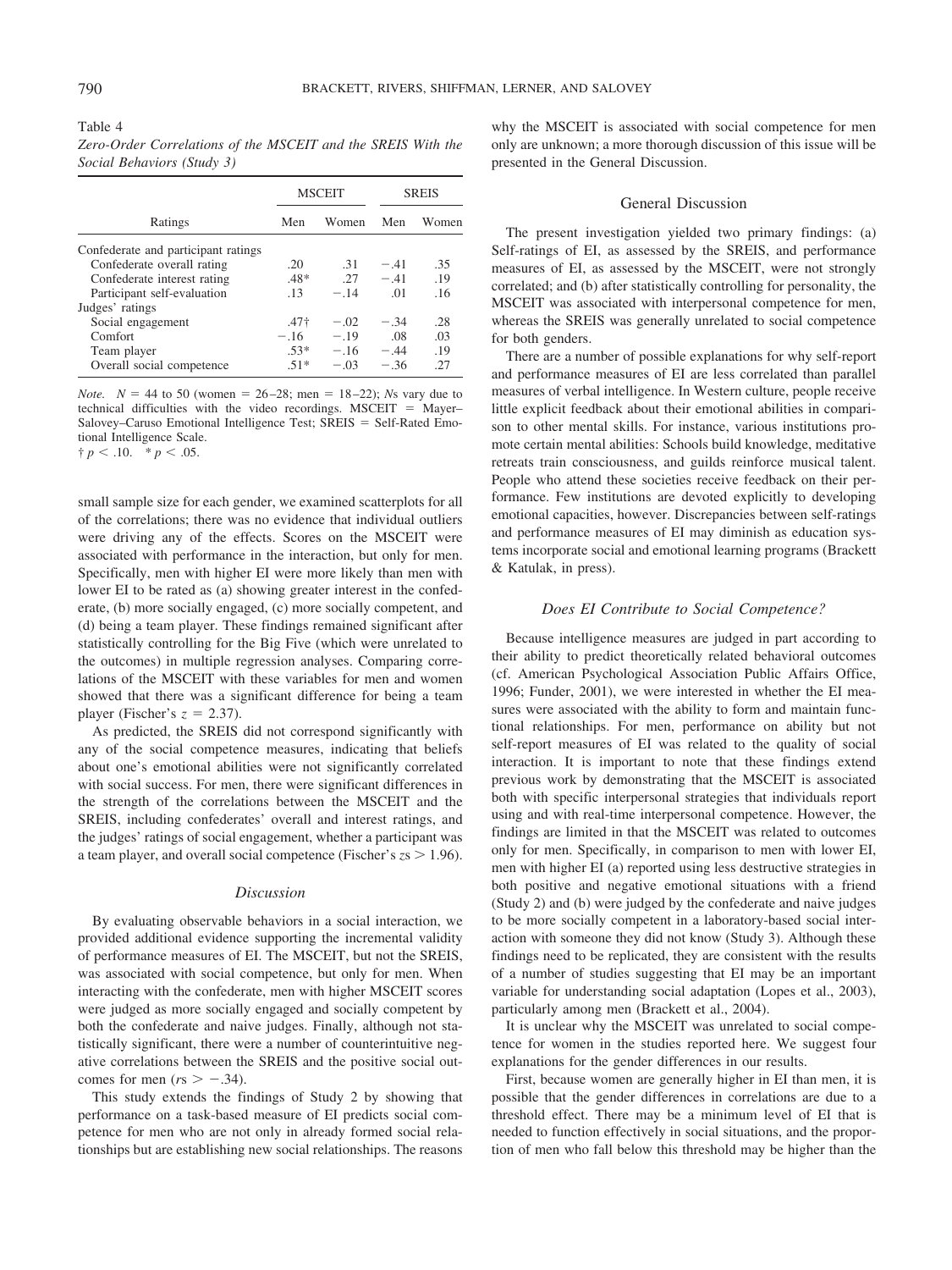proportion of women. Because women have higher MSCEIT scores than men, women (as a group) may have attained that threshold. Differences in scores for women, then, would not explain variance in social competence. Researchers would need to test these hypotheses in a sample with a large number of lowscoring women to see whether the effects are due to EI or gender. In the present studies, the number of women with low EI was too small to test such questions.

Second, it may be the case that the MSCEIT is not tapping into EI for women in the same way as it does for men. Emotional abilities may operate or manifest differently for men and women. In the United States, women are expected to be more adept emotionally than men (e.g., L. R. Brody & Hall, 2000); thus, their abilities may be quite different.

Third, emotions operate within social norms, and the norms governing appropriate gendered behavior for men and women are different. In everyday experience, expressing emotions that violate social norms and display rules can lead to social consequences (Frijda & Mesquita, 1994; Saarni, 1999); thus, learning to regulate these emotions is adaptive (Goffman, 1959; Hochschild, 1983). Gender norms may influence how emotional abilities operate in men and women. The MSCEIT may be biased in that it better assesses the emotional abilities of men (and thus better predicts relevant social outcomes for men), but it may not capture the abilities of women adequately (and thus is not related to social outcomes for women).

Finally, we may have selected gendered conceptualizations of social competence. Despite our efforts to use social competence measures that were comparably applicable to men and women, there were significant gender differences on each measure. As a result, our social competence outcomes may have been more valid for men than for women.

#### *What Are the Limitations of the EI Measures?*

In the studies reported here, we used only one self-report and one performance test of EI, but at present these are the only available instruments of EI that map onto Mayer and Salovey's (1997) theoretical model. Thus, the lack of association between the two measures may not generalize beyond these tests. For example, on the SREIS, we asked participants about their emotional abilities (e.g., "Do you have a good emotions vocabulary?"), not whether they believed in their ability to use these skills. A well-designed self-efficacy measure of EI may correlate more strongly with a performance measure (Bandura, 1977, 1997).

It is likely that the overlap between the SREIS and many of the personality measures was due to both shared method variance and similar semantic overlap among the items on the scales, although we were unable to test these hypotheses in the present studies. For example, items on the Emotion Management subscale of the SREIS resemble items on both the Neuroticism and Well-Being subscales. Moreover, the reliability of the SREIS was not ideal in all studies (.84, .77, and .66 for Studies 1, 2, and 3, respectively). A more comprehensive self-report measure may yield slightly different findings than those presented here.

Although studies have shown that the MSCEIT predicts a wide range of criteria in multiple life domains (see Mayer et al., 2004), it is possible that the MSCEIT is limited in its ability to measure Mayer and Salovey's (1997) four-domain model of EI. For example, the MSCEIT does not assess real-time emotion regulation or the ability to express emotion effectively. There also is concern that consensus scoring on the MSCEIT reflects conformity to social norms rather than skill (R. D. Roberts, Zeidner, & Matthews, 2002). However, in the domain of emotions, skill and conformity are not disentangled easily because emotional skills necessarily reflect attunement to social norms and expectations (Lopes et al., 2004). In addition, there is high agreement between expert and consensus scores, which indicates that emotions experts generally view consensual responses as correct (Lopes et al., 2004). MSCEIT scores also are not correlated significantly with social desirability (David, 2005; Lopes et al., 2003).

#### *Future Directions*

The present research does not address three important issues. First, we know little about the processes through which EI operates in interpersonal relationships. The conceptualization of EI may be more complex in social situations. For example, it may be necessary to assess the EI of both friends when studying relationship quality because there may be an additive effect of EI in dyads (Brackett et al., 2005). Additionally, it would be important to test whether EI scores predict social success during other interactions, including situations that involve cooperation or unequal distributions of power. Moreover, there are no published experiments with mood inductions to assess whether EI skills are instrumental to achieving social success when in a negative emotional state, for instance. Such studies also will allow researchers to identify the processes through which EI operates in interpersonal relationships.

Second, we know little about why men and women differ in their performance on the MSCEIT and why the MSCEIT predicts social competence for men but not for women. Any of the explanations described above are possible. The results of this research, in combination with previous investigations, provide sufficient evidence that gender is an important variable to examine in both theories of emotion and empirical investigations.

Finally, in this study, we focused on EI as a coherent unified construct and conducted all analyses by using EI total scores. We did not examine the contribution of the individual abilities comprising EI (i.e., the perception, use, understanding, and management of emotion) to social functioning. It is possible that each emotional ability explains unique variance in various aspects of social functioning.

#### *Conclusion*

Although research on EI is in its incipient stages, these studies suggest that measuring EI with performance tests such as the MSCEIT, as opposed to self-report inventories, makes it possible to analyze the degree to which emotional abilities contribute to social functioning. There is much to be learned about EI. Indeed, performance tests such as the MSCEIT likely will be updated as we learn more about the construct. As an analogy, our knowledge of how intelligence is measured and what it predicts is the product of almost a full century of research.

#### References

Abelson, R. P. (1963). Computer simulation of "hot cognitions." In S. Tomkins & S. Messick (Eds.), *Computer simulation of personality* (pp. 277–298). New York: Wiley.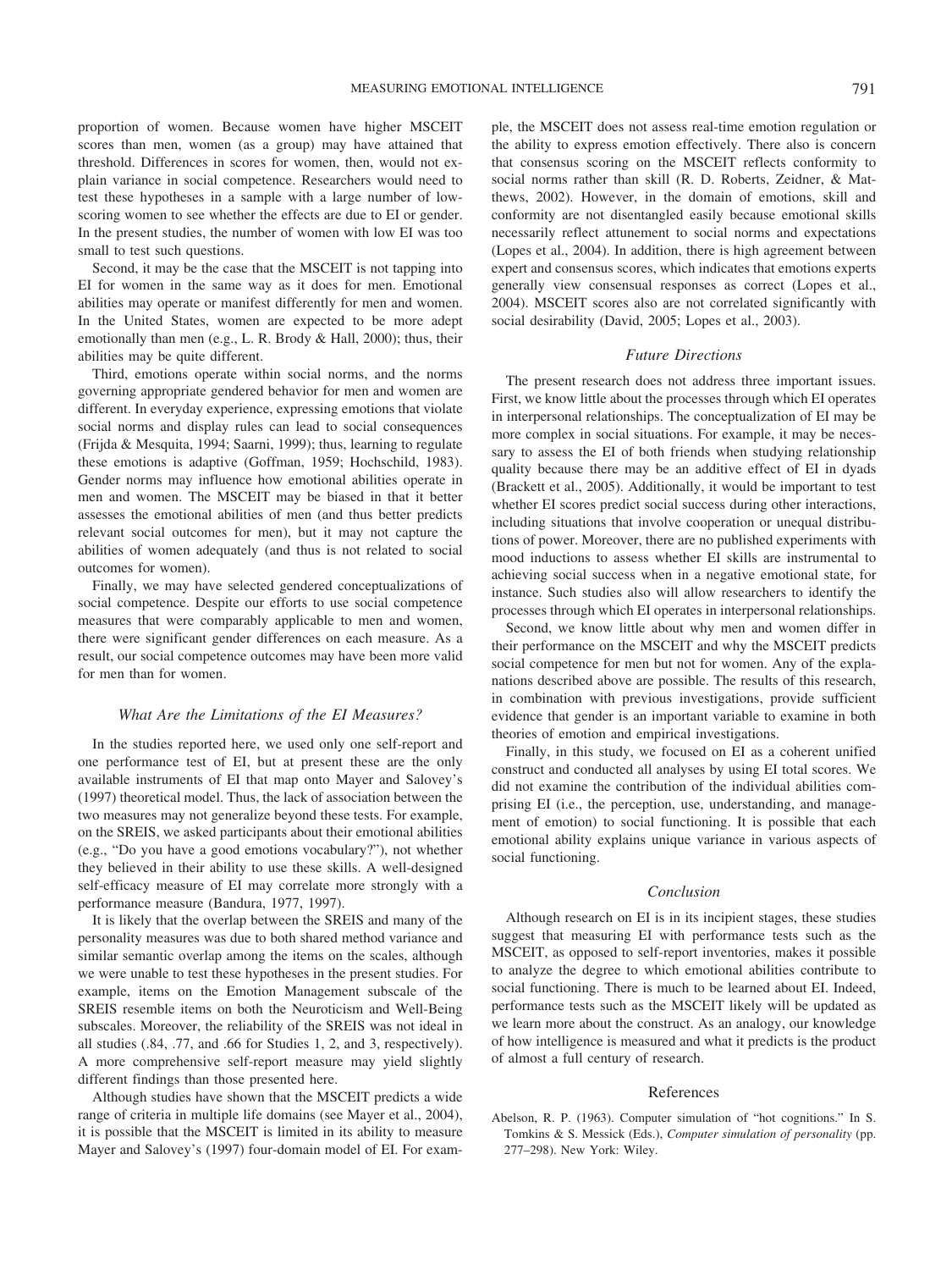- Adams, S., Kuebli, J., Boyle, P. A., & Fivush, R. (1995). Gender differences in parent– child conversations about past emotions: A longitudinal investigation. *Sex Roles, 33,* 309 –323.
- American Psychological Association Public Affairs Office. (1996). Intelligence: Knowns and unknowns. *American Psychologist, 51*, 77–101.
- Bacon, M. K., & Ashmore, R. D. (1985). How mothers and fathers categorize descriptions of social behavior attributed to daughters and sons. *Social Cognition, 3,* 193–217.
- Bailey, R. C., & Mettetal, G. W. (1977). Sex differences in the congruency of perceived intelligence. *Journal of Genetic Psychology, 131,* 29 –36.
- Bandura, A. (1977). Self-efficacy: Toward a unifying theory of behavioral change. *Psychological Review, 84,* 191–215.
- Bandura, A. (1997). *Self-efficacy: The exercise of control*. New York: Freeman.
- Barchard, K. A. (2001). *Emotional and social intelligence: Examining its place in the nomological network*. Unpublished doctoral dissertation, University of British Columbia, Vancouver, British Columbia, Canada.
- Bar-On, R. (1997). *Bar-On Emotional Quotient Inventory: Technical manual*. Toronto, Ontario, Canada: Multi-Health Systems.
- Bar-On, R. (2000). Emotional and social intelligence: Insights from the Emotional Quotient Inventory. In R. Bar-On & J. D. A. Parker (Eds.), *The handbook of emotional intelligence* (pp. 363–388). San Francisco: Jossey-Bass.
- Bennett, M. (1996). Men's and women's self-estimates of intelligence. *Journal of Social Psychology, 136,* 411– 412.
- Bower, G. H. (1981). Mood and memory. *American Psychologist, 36,* 129 –148.
- Boyatzis, R. E., Goleman, D., & Rhee, K. (2000). Clustering competence in emotional intelligence: Insights from the Emotional Competence Inventory (ECI). In R. Bar-On & D. A. Parker (Eds.), *Handbook of emotional intelligence* (pp. 343–362). San Francisco: Jossey-Bass.
- Brackett, M. A. (2004). [The Self-Rated Emotional Intelligence Scale]. Unpublished raw data.
- Brackett, M. A., & Katulak, N. (in press). The emotionally intelligent classroom: Skill-based training for teachers and students. In J. Ciarrochi & J. D. Mayer (Eds.), *Improving emotional intelligence: A practitioner's guide*. New York: Psychology Press/Taylor & Francis.
- Brackett, M. A., & Mayer, J. D. (2003). Convergent, discriminant, and incremental validity of competing measures of emotional intelligence. *Personality and Social Psychology Bulletin, 29,* 1147–1158.
- Brackett, M. A., Mayer, J. D., & Warner, R. M. (2004). Emotional intelligence and its relation to everyday behaviour. *Personality and Individual Differences, 36,* 1387–1402.
- Brackett, M. A., & Salovey, P. (2004). Measuring emotional intelligence with the Mayer–Salovey–Caruso Emotional Intelligence Test (MSCEIT). In G. Geher (Ed.), *Measuring emotional intelligence: Common ground and controversy* (pp. 179 –194). Happauge, NY: Nova Science Publishers.
- Brackett, M. A., Warner, R. M., & Bosco, J. (2005). Emotional intelligence and relationship quality among couples. *Personal Relationships, 12,* 197–212.
- Brody, L. R., & Hall, J. A. (1993). Gender and emotion. In M. Lewis & J. M. Haviland (Eds.), *Handbook of emotions* (pp. 447– 460). New York: Guilford Press.
- Brody, L. R., & Hall, J. A. (2000). Gender, emotion, and expression. In M. Lewis & J. M. Haviland-Jones (Eds.), *Handbook of emotions* (2nd ed., pp. 338 –349). New York: Guilford Press.
- Brody, N. (2004). Emotional intelligence: Science and myth. *Intelligence, 32,* 109 –111.
- Buck. R. (1984). *The communication of emotion*. New York: Guilford Press.
- Cantor, N., & Kihlstrom, J. F. (1987). *Personality and social intelligence*. Englewood Cliffs, NJ: Prentice-Hall.
- Carroll, J. B. (1993). *Human cognitive abilities: A survey of factor-analytic studies*. New York: Cambridge University Press.
- Carroll, S. A., & Day, A. L. (2004, August). *Faking emotional intelligence: Comparing response distortion on ability and mixed-model measures*. Paper presented at the Academy of Management, New Orleans, LA.
- Christensen, A., & Heavey, C. L. (1990). Gender and social structure in the demand/withdraw pattern of marital conflict. *Journal of Personality and Social Psychology, 59,* 73– 81.
- Ciarrochi, J., Forgas, J., & Mayer, J. (Eds.). (2006). *Emotional intelligence in everyday life: A scientific inquiry* (2nd ed.). Philadelphia: Psychology Press/Taylor & Francis.
- Clark, M. S., & Fiske, S. T. (Eds.). (1982). *Affect and cognition: The 17th Annual Carnegie Symposium on Cognition*. Hillsdale, NJ: Erlbaum.
- Costa, P. T., Jr., & McCrae, R. R. (1992). *NEO–PI–R professional manual—Revised NEO Personality Inventory (NEO–PI–R) and NEO Five-Factor Inventory (NEO–FFI)*. Odessa, FL: Psychological Assessment Resources.
- Custrini, R., & Feldman, R. S. (1989). Children's social competence and non-verbal encoding and decoding of emotion. *Journal of Child Clinical Psychology, 18,* 336 –342.
- Damasio, A. (1994). *Descartes' error: Emotion, reason, and the human brain*. New York: Avon Books.
- David, S. A. (2005). *Emotional intelligence: Developmental antecedents, psychological and social outcomes*. Unpublished doctoral dissertation, University of Melbourne, Melbourne, Victoria, Australia.
- Dawda, D., & Hart, S. D. (2000). Assessing emotional intelligence: Reliability and validity of the Bar-On Emotional Quotient Inventory (EQ-i) in university students. *Personality and Individual Differences, 28,* 797– 812.
- Denham, S. A., Blair, K. A., DeMulder, E., Levitas, J., Sawyer, K., Auerbach-Major, S., & Queenan, P. (2003). Preschool emotional competence: Pathway to social competence. *Child Development, 74,* 238 – 256.
- De Sousa, R. (1987). *The rationality of emotion*. Cambridge, MA: MIT Press.
- Diener, E., Emmons, R. A., & Larsen, R. J. (1985). *The Satisfaction With Life Scale*. *Journal of Personality Assessment, 49,* 71–75.
- Dunning, D., Johnson, K., Ehrlinger, J., & Kruger, J. (2003). Why people fail to recognize their own incompetence. *Current Directions in Psychological Science, 12,* 83– 87.
- Ehrlinger, J., & Dunning, D. (2003). How chronic self-views influence (and potentially mislead) estimates of performance. *Journal of Personality and Social Psychology, 84,* 5–17.
- Eisenberg, N., Fabes, R. A., Guthrie, I. K., & Reiser, M. (2000). Dispositional emotionality and regulation: Their role in predicting quality of social functioning. *Journal of Personality and Social Psychology, 78,* 136 –157.
- Eisenberg, N., Fabes, R. A., Murphy, B., Maszk, P., Smith, M., & Karbon, M. (1995). The role of emotionality and regulation in children's social functioning: A longitudinal study. *Child Development, 66,* 1360–1384.
- Ekman, P. (1973). *Darwin and facial expression: A century of research in review*. New York: Academic Press.
- Ekman, P., & Friesen, W. V. (1975). *Unmasking the face: A guide to recognizing emotions from facial clues*. Englewood Cliffs, NJ: Prentice-Hall.
- Elfenbein, H. A., Marsh, A. A., & Ambady, N. (2002). Emotional intelligence and the recognition of emotion from facial expressions. In L. F. Barrett & P. Salovey (Eds.), *The wisdom in feeling: Psychological processes in emotional intelligence* (pp. 37–59). New York: Guilford Press.
- Feldman, R. S., Philippot, P., & Custrini, R. J. (1991). Social competence and nonverbal behavior. In R. S. Feldman & B. Rime (Eds.), *Fundamentals of nonverbal behavior* (pp. 329 –350). New York: Cambridge University Press.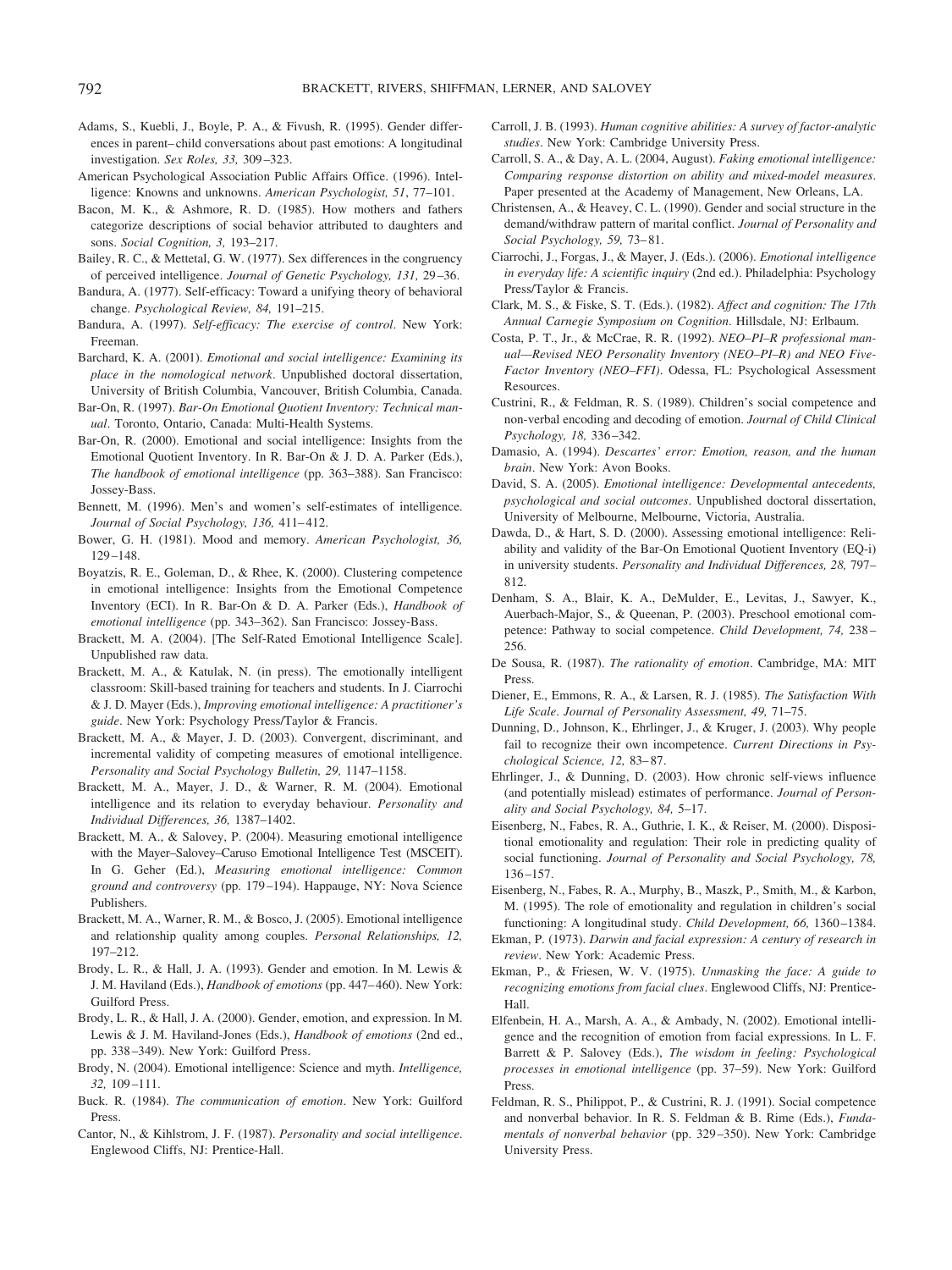- Fivush, R. (1991). Gender and emotion in mother– child conversations about the past. *Journal of Narrative and Life History, 1,* 325–341.
- Fivush, R. (1998). Methodological challenges in the study of emotional socialization. *Psychological Inquiry, 9,* 281–283.
- Fivush, R., Brotman, M. A., Buckner, J. P., & Goodman, S. H. (2000). Gender differences in parent– child emotion narratives. *Sex Roles, 42,* 233–253.
- Forgas, J. P., & Moylan, S. (1987). After the movies: Transient mood and social judgments. *Personality and Social Psychology Bulletin, 13,* 467– 477.
- Frijda, N. H. (1988). The laws of emotion. *American Psychologist, 43,* 349 –358.
- Frijda, N. H., & Mesquita, B. (1994). The social roles and functions of emotions. In S. Kitayama & H. R. Markus (Eds.), *Emotion and culture: Empirical studies of mutual influence* (pp. 51-87). Washington, DC: American Psychological Association.
- Funder, D. C. (2001). Personality. *Annual Review of Psychology, 52,* 197–221.
- Gable, S. L., Reis, H. T., Impett, E., & Asher, E. R. (2004). What do you do when things go right? The intrapersonal and interpersonal effects of sharing positive events. *Journal of Personality and Social Psychology, 87,* 228 –245.
- Gardner, H. (1983). *Frames of mind: The theory of multiple intelligences*. New York: Basic Books.
- Goffman, E. (1959). *The presentation of self in everyday life*. New York: Doubleday Anchor.
- Goleman, D. (1995). *Emotional intelligence*. New York: Bantam.
- Goleman, D. (1998). *Working with emotional intelligence*. New York: Bantam.
- Gross, J. J. (1998). The emerging field of emotion regulation: An integrative review. *Review of General Psychology, 2,* 271–299.
- Hall, J. A. (1978). Gender effects in decoding nonverbal cues. *Psychological Bulletin, 85,* 845– 857.
- Hall, J. A. (1984). *Nonverbal sex differences: Communication accuracy and expressive style*. Baltimore: Johns Hopkins University Press.
- Harris, R. J. (2001). *A primer of multivariate statistics* (3rd ed.). Mahwah, NJ: Erlbaum.
- Hedlund, J., & Sternberg, R. J. (2000). Too many intelligences? Integrating social, emotional, and practical intelligence. In R. Bar-On & J. D. A. Parker (Eds.), *The handbook of emotional intelligence* (pp. 136-167). San Francisco: Jossey-Bass.
- Hochschild, A. (1983). *The managed heart: Commercialization of human feeling*. Berkeley: University of California Press.
- Isen, A. M. (1987). Positive affect, cognitive processes, and social behavior. *Advances in Experimental Social Psychology, 20,* 203–253.
- Isen, A. M., Shalker, T. E., Clark, M., & Karp, L. (1978). Affect, accessibility of material in memory, and behavior: A cognitive loop? *Journal of Personality and Social Psychology, 36,* 1–12.
- Janovics, J., & Christiansen, N. D. (2002). *Emotional intelligence in the workplace*. Paper presented at the 16th Annual Conference of the Society of Industrial and Organizational Psychology, San Diego, CA.
- Johnson, O. P., Donahue, E. M., & Kentle, R. L. (1991). *The "Big Five" inventory—Versions 4a and 54* (Tech. Rep.). Berkeley, CA: Institute of Personality Assessment and Research.
- Keltner, D., & Haidt, J. (2001). Social functions of emotions. In T. J. Mayne & G. A. Bonanno (Eds.), *Emotions: Current issues and future directions. Emotions and social behavior* (pp. 192–213). New York: Guilford Press.
- Keltner, D., & Kring, A. M. (1998). Emotion, social function, and psychopathology. *Review of General Psychology, 2,* 320 –342.
- Lane, R. D., Quinlan, D. M., Schwartz, G. E., Walker, P. A., & Zeitlin, S. B. (1990). The Levels of Emotional Awareness Scale: A cognitive– developmental measure of emotion. *Journal of Personality Assessment, 55,* 124 –134.
- Lazarus, R. S. (1991). *Emotion and adaptation*. New York: Oxford University Press.
- Lenney, E. (1977). Women's self-confidence in achievement settings. *Psychological Bulletin, 84,* 1–13.
- Lopes, P. N., Brackett, M. A., Nezlek, J. B., Schutz, A., Sellin, I., & Salovey, P. (2004). Emotional intelligence and social interaction. *Personality and Social Psychology Bulletin, 30,* 1018 –1034.
- Lopes, P. N., Grewal, D., Kadis, J., Gall, M., & Salovey, P. (in press). Evidence that emotional intelligence is related to job performance and affect and attitudes at work. *Psicothema*.
- Lopes, P. N., Salovey, P., & Straus, R. (2003). Emotional intelligence, personality, and the perceived quality of social relationships. *Personality and Individual Differences, 3,* 641– 659.
- Lumley, M. A., Gustavson, B. J., Patridge, R. T., & Labouvie-Vief, G. (2005). Assessing alexithymia and related emotional ability constructs using multiple methods: Interrelationships among measures. *Emotion, 5,* 329 –342.
- Mabe, P. A., III, & West, S. G. (1982). Validity of self-evaluation of ability: A review and meta-analysis. *Journal of Applied Psychology, 67,* 280 –296.
- Maccoby, E. E. (1998). *The two sexes: Growing up apart, coming together*. Cambridge, MA: Harvard University Press.
- Mayer, J. D., & Bremer, D. (1985). Assessing mood and affect-sensitive tasks. *Journal of Personality Assessment, 49,* 95–99.
- Mayer, J. D., Caruso, D., & Salovey, P. (1999). Emotional intelligence meets traditional standards for an intelligence. *Intelligence, 27,* 267–298.
- Mayer, J. D., & Mitchell, D. C. (1998). Intelligence as a subsystem of personality: From Spearman's *g* to contemporary models of hotprocessing. In W. Tomic & J. Kingma (Eds.), *Advances in cognition and educational practice. Vol. 5: Conceptual issues in research on intelligence* (pp. 43–75). Greenwich, CT: JAI Press.
- Mayer, J. D., & Salovey, P. (1997). What is emotional intelligence? In P. Salovey & D. J. Sluyter (Eds.), *Emotional development and emotional intelligence: Educational implications* (pp. 4 –30). New York: Basic Books.
- Mayer, J. D., Salovey, P., & Caruso, D. (2000). Models of emotional intelligence. In R. J. Sternberg (Ed.), *Handbook of human intelligence* (pp. 396 – 420). New York: Cambridge University Press.
- Mayer, J. D., Salovey, P., & Caruso, D. (2002a). *The Mayer–Salovey– Caruso Emotional Intelligence Test (MSCEIT), Version 2.0*. Toronto, Ontario, Canada: Multi-Health Systems.
- Mayer, J. D., Salovey, P., & Caruso, D. (2002b). *MSCEIT technical manual*. Toronto, Ontario, Canada: Multi-Health Systems.
- Mayer, J. D., Salovey, P., & Caruso, D. (2004). Emotional intelligence: Theory, findings, and implications. *Psychological Inquiry, 15,* 197–215.
- Mayer, J. D., Salovey, P., Caruso, D., & Sitarenios, G. (2003). Measuring emotional intelligence with the MSCEIT V2.0. *Emotion, 3,* 97–105.
- McClure, E. B. (2000). A meta-analytic review of sex differences in facial expression processing and their development in infants, children, and adolescents. *Psychological Bulletin, 126,* 424 – 453.
- McCrae, R. R. (2000). Emotional intelligence from the perspective of the five-factor model of personality. In R. Bar-On & J. D. A. Parker (Eds.), *The handbook of emotional intelligence* (pp. 263–276). San Francisco: Jossey-Bass.
- Mehrabian, A., & Epstein, N. (1972). A measure of emotional empathy. *Journal of Personality, 40,* 525–543.
- Newsome, S., Day, A. L., & Catano, V. M. (2000). Assessing the predictive validity of emotional intelligence. *Personality and Individual Differences, 29,* 1005–1016.
- Nowicki, S., Jr., & Duke, M. P. (1994). Individual difference in nonverbal communication of affect: The Diagnostic Analysis of Nonverbal Accuracy Scale. *Journal of Nonverbal Behavior, 18,* 9 –35.
- Nowicki, S., & Mitchell, J. (1998). Accuracy in identifying affect in child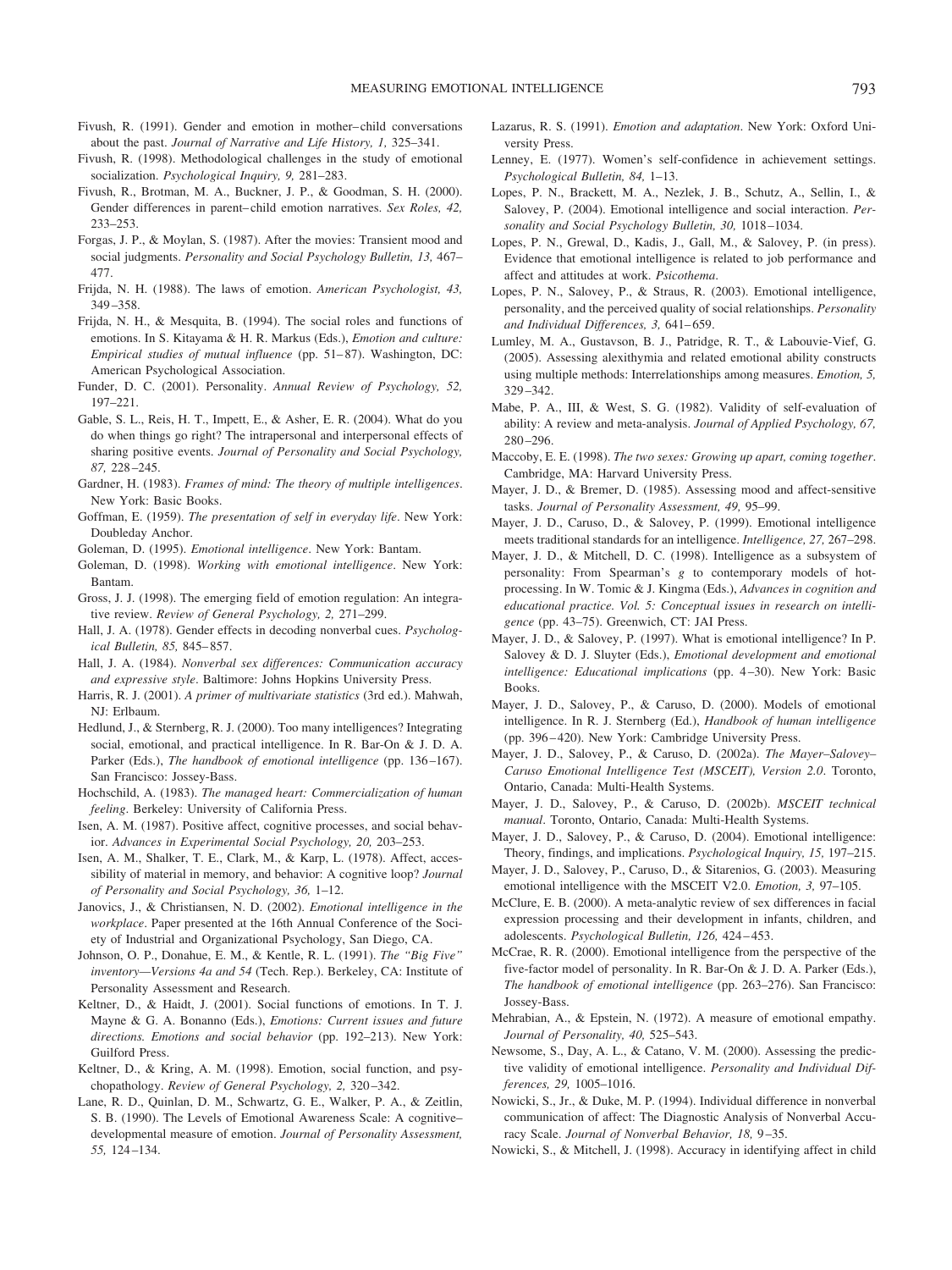and adult faces and voices and social competence in preschool children. *Genetic, Social, and General Psychology Monographs, 124,* 39 –59.

- Palfai, T. P., & Salovey, P. (1993). The influence of depressed and elated mood on deductive and inductive reasoning. *Imagination, Cognition, and Personality, 13,* 57–71.
- Parker, J. D. A., Taylor, G. J., & Bagby, R. M. (2001). The relationship between alexithymia and emotional intelligence. *Personality and Individual Differences, 30,* 107–115.
- Paulhus, D. L. (1991). Measurement and control of response bias. In J. P. Robinson, P. R. Shaver, & L. S. Wrightsman (Eds.), *Measures of personality and social psychological attitudes* (pp. 17–59). New York: Academic Press.
- Paulhus, D. L., Lysy, D. C., & Yik, M. S. M. (1998). Self-report measures of intelligence: Are they useful as proxy IQ tests? *Journal of Personality Psychology, 66,* 525–554.
- Pavot, W., & Diener, E. (1993). Review of the Satisfaction With Life Scale. *Psychological Assessment, 5,* 164 –172.
- Petrides, K. V., & Furnham, A. (2003). Trait emotional intelligence: Behavioral validation in two studies of emotion recognition and reactivity to mood induction. *European Journal of Personality, 17,* 39 –57.
- Reilly, J., & Mulhern, G. (1995). Gender differences in self-estimated IQ: The need for care in interpreting group data. *Personality and Individual Differences, 18,* 189 –192.
- Rivers, S. E., Brackett, M. A., Salovey, P., & Mayer, J. D. (in press). Measuring emotional intelligence using ability-based assessment. In G. Matthews, M. Zeidner, & R. D. Roberts (Eds.), *The science of emotional intelligence*. New York: Oxford University Press.
- Roberts, R. D., Zeidner, M., & Matthews, G. (2002). Does emotional intelligence meet traditional standards for an intelligence? Some new data and conclusions. *Emotion*, 1, 196-231.
- Roberts, T. (1991). Gender and the influence of evaluations on selfassessments in achievement settings. *Psychological Bulletin, 109,* 297– 308.
- Rosenthal, R., Hall, J. A., DiMatteo, M. R., Rogers, P. L., & Archer, D. (1979). *Sensitivity to nonverbal communication: The PONS test*. Baltimore: Johns Hopkins University Press.
- Rothbart, M. K. (1989). Biological processes in temperament. In G. A. Kohnstamm & J. E. Bates (Eds.), *Temperament in childhood* (pp. 77– 110). Chichester, England: Wiley.
- Rusbult, C. E. (1993). Understanding responses to dissatisfaction in close relationships: The exit, voice, loyalty, and neglect model. In S. Worchel & J. A. Simpson (Eds.), *Conflict between people and groups: Causes, processes, and resolutions* (pp. 30 –59). Chicago: Nelson-Hall.
- Rusbult, C. E., Johnson, D. J., & Morrow, G. D. (1986). Impact of couple patterns of problem solving on distress and nondistress in dating relationships. *Journal of Personality and Social Psychology, 50,* 744 –753.
- Rusbult, C. E., Verrete, J., Whitney, G. A., Slovic, L. F., & Lipkus, I. (1991). Accommodation processes in close relationships: Theory and

preliminary empirical evidence. *Journal of Personality and Social Psychology, 60,* 53–78.

- Ryff, C. D. (1989). Happiness is everything, or is it? Explorations on the meaning of psychological well-being. *Journal of Personality and Social Psychology, 57,* 1069 –1081.
- Saarni, C. (1999). *Developing emotional competence*. New York: Guilford Press.
- Salovey, P., & Birnbaum, D. (1989). Influence of mood on health-relevant cognitions. *Journal of Personality and Social Psychology, 57,* 539 –551.
- Salovey, P., & Mayer, J. D. (1990). Emotional intelligence. *Imagination, Cognition, and Personality, 9,* 185–211.
- Salovey, P., Mayer, J. D., Goldman, S. L., Turvey, C., & Palfai, T. P. (1995). Emotional attention, clarity, and repair: Exploring emotional intelligence using the Trait Meta-Mood Scale. In J. W. Pennebaker (Ed.), *Emotion, disclosure, and health* (pp. 125–154). Washington, DC: American Psychological Association.
- Savage, C. R. (2002). The role of emotion in strategic behavior. In L. F. Barrett & P. Salovey (Eds.), *The wisdom in feeling* (pp. 211–236). New York: Guilford Press.
- Scherer, K. R., Banse, R., & Wallbott, H. G. (2001). Emotion inferences from vocal expression correlate across languages and cultures. *Journal of Cross-Cultural Psychology, 32,* 76 –92.
- Schutte, N. S., Malouff, J. M., Hall, L. E., Haggerty, D. J., Cooper, J. T., Golden, C. J., & Dornheim, L. L. (1998). Development and validation of a measure of emotional intelligence. *Personality and Individual Differences, 25,* 167–177.
- Schwarz, N. (1990). Feelings as information: Informational and motivational functions of affective states. In E. T. Higgins & E. M. Sorrentino (Eds.), *Handbook of motivation and cognition* (Vol. 2, pp. 527–561). New York: Guilford Press.
- Schwarz, N., & Clore, G. L. (1996). Feelings and phenomenal experiences. In E. T. Higgins & A. W. Kruglanski (Eds.), *Social psychology: Handbook of basic principles* (pp. 433– 465). New York: Guilford Press.
- Shields, S. A. (2002). *Speaking from the heart: Gender and the social meaning of emotion*. Cambridge, England: Cambridge University Press.
- Singer, J. A., & Salovey, P. (1988). Mood and memory: Evaluating the network theory of affect. *Clinical Psychology Review, 8,* 211–251.
- Sternberg, R. J. (1985). *The triarchic mind: A new theory of human intelligence*. New York: Penguin.
- Topping, K., Bremner, W., & Holmes, E. (2000). Social competence: The social construction of the concept. In R. Barron & J. D. A. Parker (Eds.), *Handbook of emotional intelligence* (pp. 28 –39). San Francisco: Jossey-Bass.
- Wechsler, D. (1997). *WAIS–III: Wechsler Adult Intelligence Scale* (3rd ed.). San Antonio, TX: Psychological Corporation.
- Zajonc, R. B. (1980). Feeling and thinking: Preferences need no inferences. *American Psychologist, 35,* 151–175.